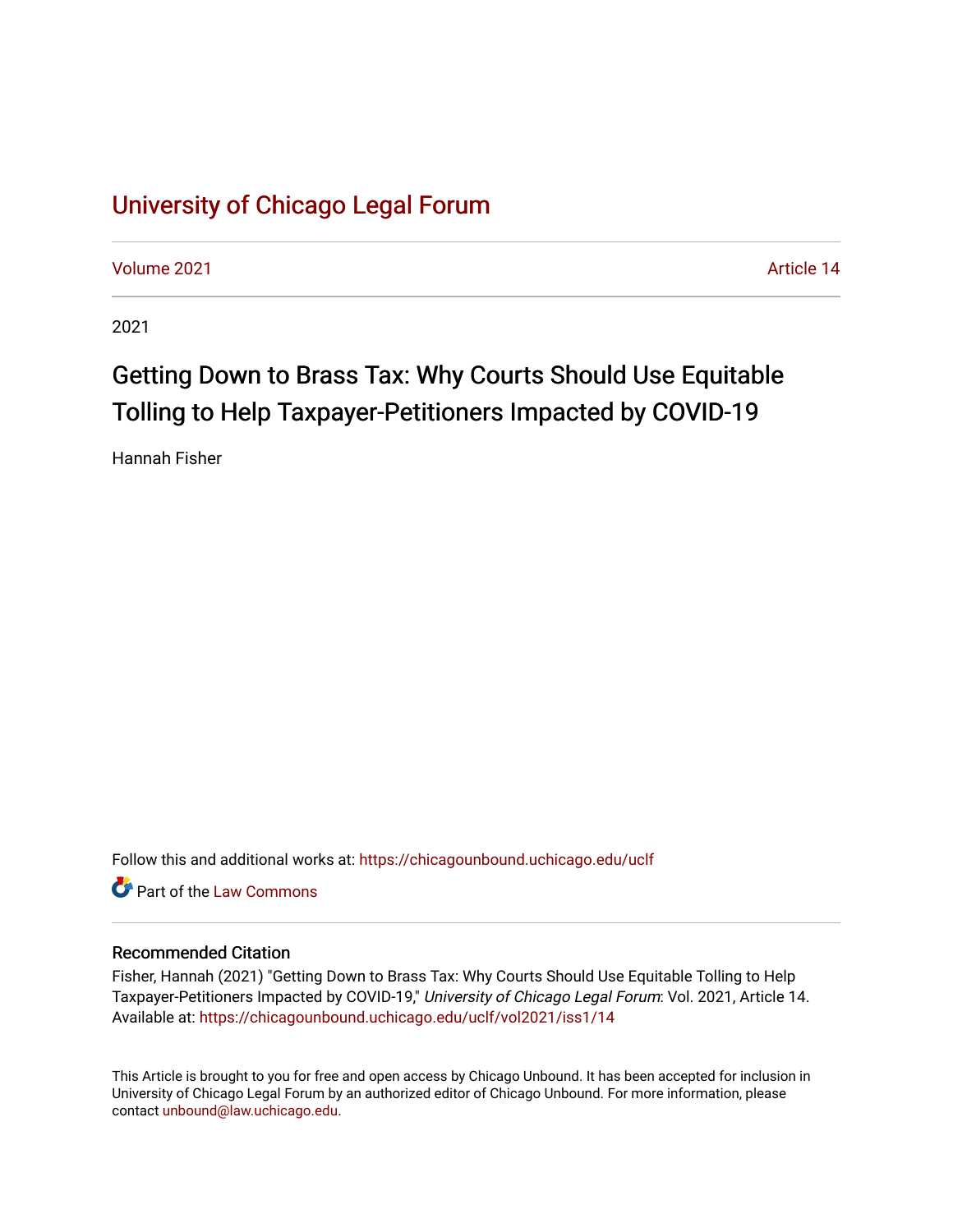# **Getting Down to Brass Tax: Why Courts Should Use Equitable Tolling to Help Taxpayer-Petitioners Impacted by COVID-19**

*Hannah Fisher*†

#### I. INTRODUCTION

Filing deadlines, and the varying ramifications for failing to satisfy them, have been a longstanding fixture of the American litigation landscape.1 When faced with a plaintiff who has brought an untimely petition, a court must first determine whether Congress clearly intended the filing deadline to be a prerequisite to its jurisdiction over the suit.2 If the court determines that the deadline is indeed a jurisdictional requirement, the court must dismiss the claim, no matter the stage of the litigation.3 But if the court concludes that Congress did not intend to tie the requirement to jurisdiction, rendering it a mere claims-processing rule, the court may evaluate the availability of waiver, forfeiture, or equitable tolling.4

In normal times, when plaintiffs fail to diligently assert their rights, invalidating late-arriving suits serves societal interests. Statutes of limitation promote the quality of litigation and provide repose for defendants;5 further, classifying time limits as jurisdictional fortifies

<sup>†</sup> B.S., Texas A&M University, 2018; J.D. Candidate, The University of Chicago Law School, 2022. Many thanks to Professor William Hubbard and the editorial staff of the *Legal Forum* for their thoughtful feedback at every iteration of this piece. I am also endlessly grateful for the support of my friends and family along the way.

<sup>1</sup> E. King Poor, *Jurisdictional Deadlines in the Wake of* Kontrick *and* Eberhart*: Harmonizing 160 Years of Precedent*, 40 CREIGHTON L. REV. 181, 187 (2006) (discussing *United States v. Curry* as an early example of holding a filing deadline to be a jurisdictional requirement).

 $^{\rm 2}$  Arbaugh v. Y&H Corp., 546 U.S. 500, 515–16 (2006).

<sup>3</sup> Henderson *ex rel.* Henderson v. Shinseki, 562 U.S. 428, 434 (2011) ("[F]ederal courts have an independent obligation to ensure that they do not exceed the scope of their jurisdiction, and therefore they must raise and decide jurisdictional questions that the parties either overlook or elect not to press.").

 $4$  United States v. Kwai Fun Wong, 575 U.S. 402, 407-410 (2015) (citing Irwin v. Dep't of Veterans Affs., 498 U.S. 89, 95–96 (1990)).

<sup>5</sup> Tyler T. Ochoa & Andrew Wistrich, *The Puzzling Purposes of Statutes of Limitation*, 28 PAC. L.J. 453, 456–57 (1997).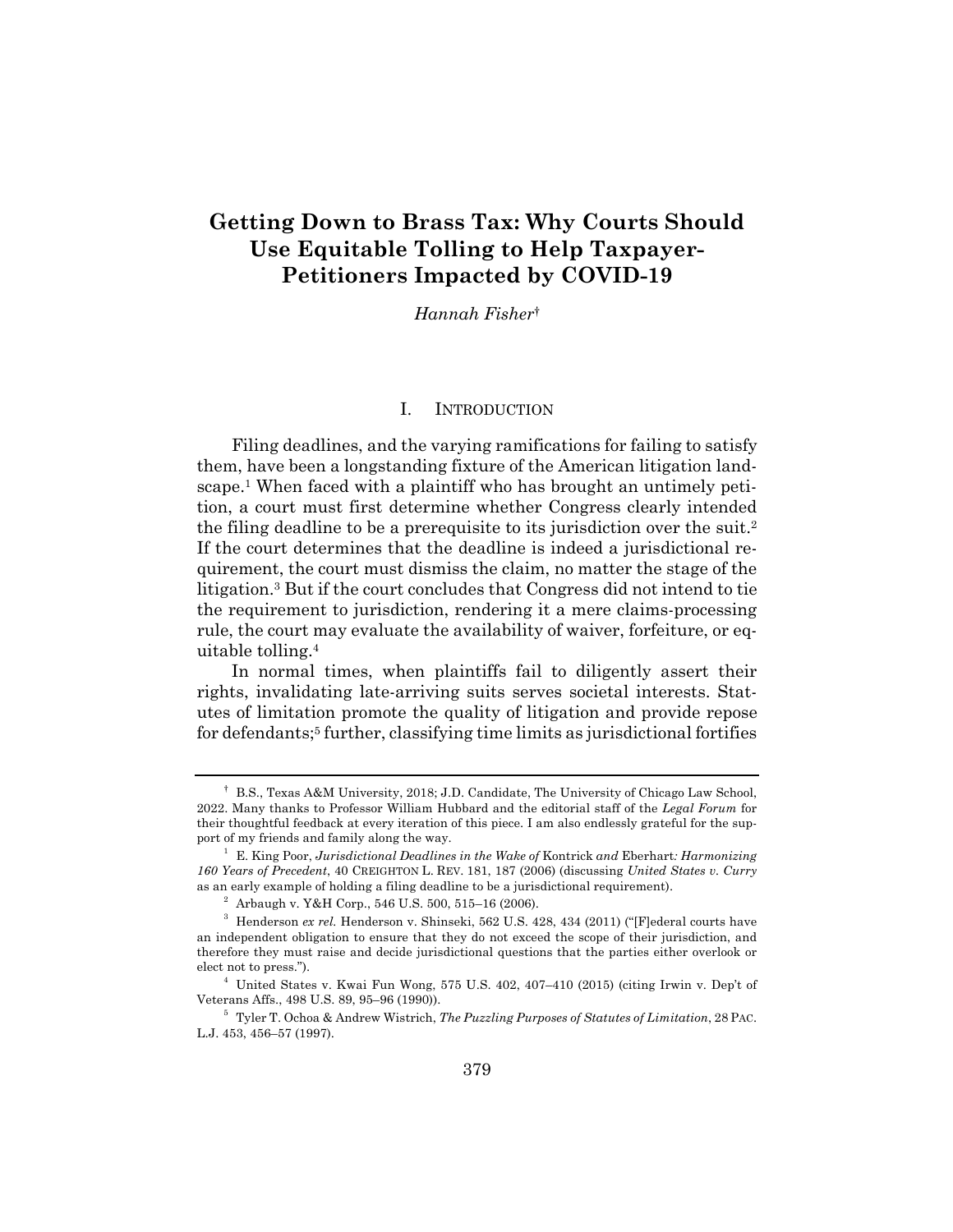the separation of powers by preventing judges from exercising their own discretion, which could potentially frustrate Congress's objectives in setting the limitation period.<sup>6</sup>

However, as often noted by the media, the events of 2020 were unprecedented in many ways.7 In March of that year, the global sweep of the novel coronavirus, or COVID-19, reached the United States.<sup>8</sup> One year later, the pandemic had infected close to thirty million people and claimed the lives of more than 485,000.<sup>9</sup> Studies estimate that more than eight million Americans fell below the poverty line during the pandemic.10 Just six months after COVID-19 reached the United States, business review platform Yelp reported that over 160,000 businesses listed on its website had closed, with approximately 60 percent of those closures being permanent.<sup>11</sup>

As if the economic downturn was not already felt sharply enough, the pandemic's arrival painfully coincided with the peak of the United States tax season. Income taxes were scheduled to be due just as the unemployment rate was skyrocketing; April 2020 saw a historically unprecedented increase of the unemployment rate to 14.7 percent, or 23.1 million unemployed persons.12 At the direction of President Trump, the

<sup>8</sup> *COVID in the U.S.: Latest Map and Case Count*, N.Y. TIMES (last updated July 22, 2021), http://www.nytimes.com/interactive/2020/us/covid-cases-deaths-tracker.html? [https://perma.cc/P4YL-TY6W].

<sup>9</sup> *Id.*

<sup>6</sup> Perry Dane, *Jurisdictionality, Time, and the Legal Imagination*, 23 HOFSTRA L. REV. 1, 61– 66 (1994).

<sup>7</sup> *See, e.g.*, *Leading Through an Unprecedented Time of Uncertainty*, WASH. POST (Oct. 13, 2020), http://www.washingtonpost.com/business/leading-through-an-unprecedented-time-of-uncertainty/2020/10/09/a5b25a06-ba46-11ea-bdaf-a129f921026f\_story.html [https://perma.cc/KH25- RZBB] (describing leading during an economic recession, health pandemic, and social unrest in response to racial injustice as "a monumental, unprecedented leadership challenge"); Maria Cheng, *UN: Europe's Pandemic Restrictions Are Absolutely Necessary*, ABC NEWS (Oct. 15, 2020) http://abcnews.go.com/Health/wireStory/europes-pandemic-restrictions-absolutely-73629612 [https://perma.cc/HQN3-LUA4] (discussing COVID-related restrictions as possibly necessary due to these being such "unprecedented times"); Christopher Carbone, *Defeating COVID-19 Requires Unprecedented Action and Collaboration, Top US Scientists Say*, FOX NEWS (May 18, 2020), https://www.foxnews.com/science/defeating-covid-19-unprecedented-action-collaboration-us-scientists [https://perma.cc/UVZ5-5YS4] (quoting scientists for their position that high degrees of collaboration would be necessary to respond to "these unprecedented times").

 $^{10}\,$  Zachary Parolin et al., Monthly Poverty Rates in the United States During the COVID-19 Pandemic (Oct. 15, 2020) (unpublished discussion paper), http://static1.squarespace.com/static /5743308460b5e922a25a6dc7/t/5f87c59e4cd0011fabd38973/1602733471158/COVID-Projecting-Poverty-Monthly-CPSP-2020.pdf [https://perma.cc/NHG4-TLC5]; Catarina Saraiva, *U.S. Suffers Sharpest Rise in Poverty Rate in More Than 50 Years*, BLOOMBERG (Jan. 25, 2021), https://www.bloomberg.com/news/articles/2021-01-25/u-s-suffers-sharpest-rise-in-poverty-rate-inmore-than-50-years [https://perma.cc/69FL-PNYG].

<sup>&</sup>lt;sup>11</sup> Anjali Sundaram, *Yelp Data Shows 60% of Business Closures Due to the Coronavirus Pandemic Are Now Permanent*, CNBC (Sept. 16, 2020), https://www.cnbc.com/2020/09/16/yelp-datashows-60percent-of-business-closures-due-to-the-coronavirus-pandemic-are-now-permanent.html [https://perma.cc/W2HA-YMCW].

<sup>12</sup> *The Employment Situation, March 2020*, BUREAU OF LABOR STATS., http://www.bls.gov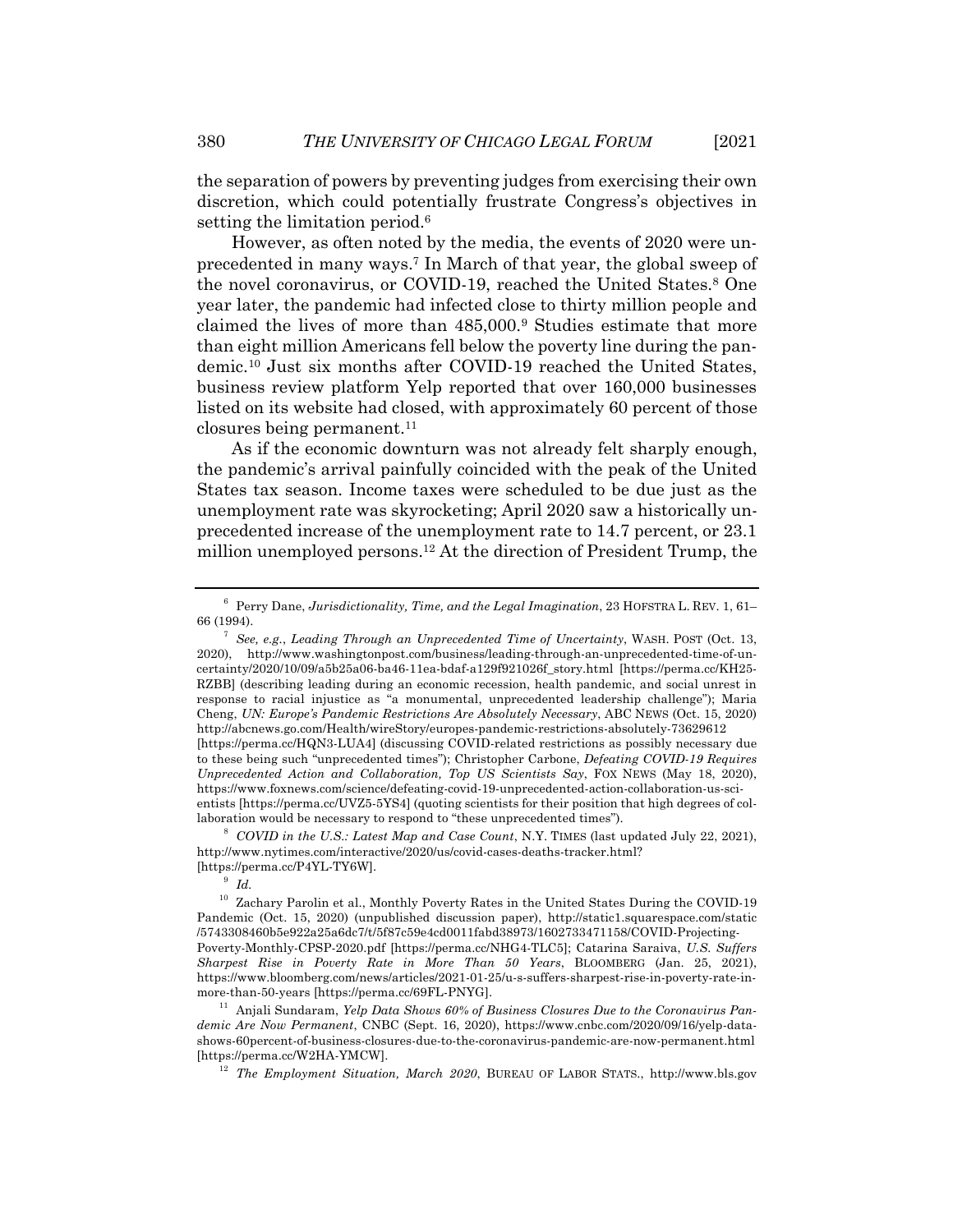Internal Revenue Service (IRS) responded to the declared state of emergency by issuing a series of notices postponing the due dates for some deadlines, including filing federal income tax returns and making payments on that tax as well as interest, additions, and penalties.13 As a result, taxpayers affected by COVID-19 automatically received an extension of the April 15 deadline until July 15. Taxpayers could seek an additional filing extension until October 15 by completing a form online—though no extension was available for the tax itself, meaning that any amount not paid by July 15 would be subject to relevant interest and penalties.14 The notices also gave taxpayers until July 15 to file petitions with the Tax Court or seek review of a Tax Court decision, file claims for credit or refund of tax, and bring suit upon such claims, so long as the relevant time period had not expired before April 1.<sup>15</sup>

The choice to stretch the tax timeline out six months accorded with early predictions of the pandemic's likely duration.<sup>16</sup> However, October 15, 2020, came and went with little light at the end of the tunnel for the United States. While countries like China and New Zealand reached low case levels,<sup>17</sup> American infection rates experienced a second surge.<sup>18</sup> Almost all government state of emergency declarations remained active approaching the one-year mark.19 The modest three-month petition and

 $14$  I.R.S. News Release IR-2020-153 (July 14, 2020), https://www.irs.gov/newsroom/irs-reminder-taxpayers-can-get-an-extension-to-oct-15-to-file-taxes [https://perma.cc/V4HC-T4W6].

<sup>15</sup> *See generally* 2020-23 I.R.B., https://www.irs.gov/irb/2020-23\_IRB [https://perma.cc/57EP-B48Z]; 2020-18 I.R.B. 742, https://www.irs.gov/irb/2020-23\_IRB [https://perma.cc/57EP-B48Z].

<sup>16</sup> *COVID-19 Is Here. Now How Long Will It Last?*, YALE SCH. OF PUB. HEALTH (Mar. 27, 2020), https://medicine.yale.edu/news-article/23446 [http://perma.cc/4GDG-R8HP] (interviewing Professor Virginia Pitzer, who said that "with only modest control measures . . . models predict the peak would occur around July and the outbreak would last until early fall").

<sup>17</sup> Megan Scudellari, *How the Pandemic Might Play Out in 2021 and Beyond*, NATURE (Aug. 5, 2020), http://www.nature.com/articles/d41586-020-02278-5 [http://perma.cc/7HUW-FCR7].

<sup>18</sup> Grace Hauck & Jayme Fraser, *COVID-19 Cases in U.S. Grow at a Speed Not Seen Since July, the Summer Peak*, USA TODAY (Oct. 17, 2020), http://www.usatoday.com/story/news/health /2020/10/15/coronavirus-cases-us-growing-speed-not-seen-since-july/3662942001

[http://perma.cc/4GLU-72VG]; Manny Fernandez et. al, *The Virus Is Devastating the U.S., and Leaving an Uneven Toll*, N.Y. TIMES (Dec. 4, 2020), https://www.nytimes.com/2020/12/04/us/covidunited-states-surge.html [https://perma.cc/XC88-ZBZJ].

 $^{19}\,$  All fifty states and the federal government declared states of emergency in response to the pandemic. *See Status of State COVID-19 Emergency Orders*, NAT'L GOVERNORS ASS'N (last updated Dec. 17, 2020), http://www.nga.org/state-covid-19-emergency-orders/ [https://perma.cc/8MDE-2X3U]; Proclamation No. 9994, 85 Fed. Reg. 15,337 (Mar. 18, 2020). Michigan's order was voided in October when the state's Supreme Court held that the Governor did not have authority to extend its duration; Alaska's order expired on February 14th. *Each State's COVID-19 Reopening and Reclosing Plans and Mask Requirements*, NAT'L ACAD. FOR STATE HEALTH POL'Y (Feb. 8, 2021), https://www.nashp.org/governors-prioritize-health-for-all/ [https://perma.cc/E9U6-9W3P].

<sup>/</sup>news.release/archives/empsit\_04032020.pdf [http://perma.cc/8FYC-KWJ2] (updated Sept. 2020); *The Employment Situation, April 2020*, BUREAU OF LABOR STATS., http://www.bls.gov/news.release/archives/empsit\_05082020.pdf [http://perma.cc/H629-RWQ9] (updated Sept. 2020).

<sup>13</sup> *See generally* 2020-23 I.R.B., https://www.irs.gov/irb/2020-23\_IRB [https://perma.cc/57EP-B48Z]; 2020-18 I.R.B. 742, https://www.irs.gov/irb/2020-18\_IRB [https://perma.cc/E78V-Q3QF].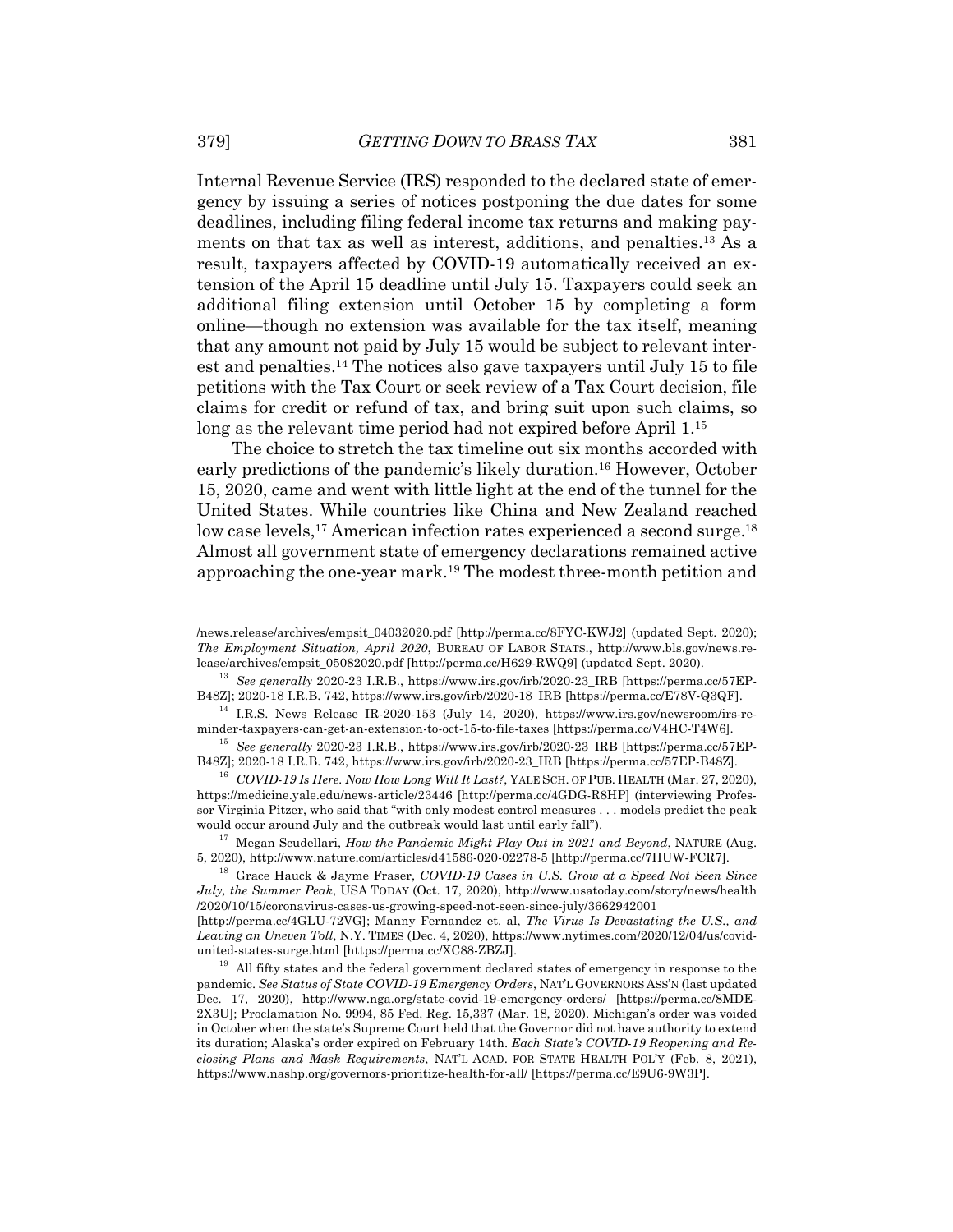claim filing extension, seemingly sufficient when it was granted in March, did nothing to aid taxpayers who were prevented by pandemicrelated complications from meeting deadlines either before April 1 or after July 15.

And taxpayers might miss such deadlines for a whole host of understandable reasons. For example, they may suffer from a more severe form of COVID-19, possibly to the point of requiring hospitalization. They may be responsible for caring for sick loved ones or young children whose care options are unavailable due to the pandemic. Their employment obligations may be a barrier to timeliness, especially those who have become underemployed as a result of the economic downturn or who must compensate for another source of household income disappearing. The pandemic has also interfered with the accessibility of the Tax Court, tax preparation services, and legal services. These are just a few of the many compelling reasons that a petitioner may struggle to satisfy the Tax Code's rigid demands, which were crafted without contemplating their viability during a public health crisis.

Unfortunately, many tax filing deadlines are considered jurisdictional and are therefore unyielding to equitable exceptions. Regulators and legislators have not yet adjusted the statutory landscape to accommodate individuals who fail to meet tax filing deadlines due to COVID-19-related challenges.20 However, relief may lie in the courts for some taxpayers. Recent scholarship has relied on modern Supreme Court precedents in urging courts to reclassify several tax deadlines as nonjurisdictional,<sup>21</sup> and some courts have begun to do so.<sup>22</sup>

Building from that analysis, this Comment argues that the Tax Court should make equitable tolling available for tax plaintiffs whose pandemic-related challenges have prevented them from meeting nonjurisdictional filing deadlines. Part II expands on the tax litigation environment, including court structures and the doctrines of jurisdictional and non-jurisdictional filing deadlines and equitable tolling. Part III discusses cases from other bodies of law in which courts granted equitable tolling and examines similarities to the tax context. Ultimately, Part III argues that equitable tolling should be available in the tax context and articulates a nexus test as a limiting principle. Part IV follows by analyzing arguments for and against making equitable tolling available, considering access to justice and economy of resources. Part V concludes that equitable tolling is an appropriate and necessary avenue of

<sup>&</sup>lt;sup>20</sup> The Biden administration's Taxpayer Advocate Service has recommended characterizing all periods within the IRS as flexible claims-processing rules. *See infra* note 82.

<sup>21</sup> *See generally* Bryan T. Camp, *New Thinking About Jurisdictional Time Periods in the Tax Code*, 73 TAX L. 1 (2019).

<sup>22</sup> *See, e.g.*, Walby v. United States, 957 F.3d 1295 (Fed. Cir. 2020).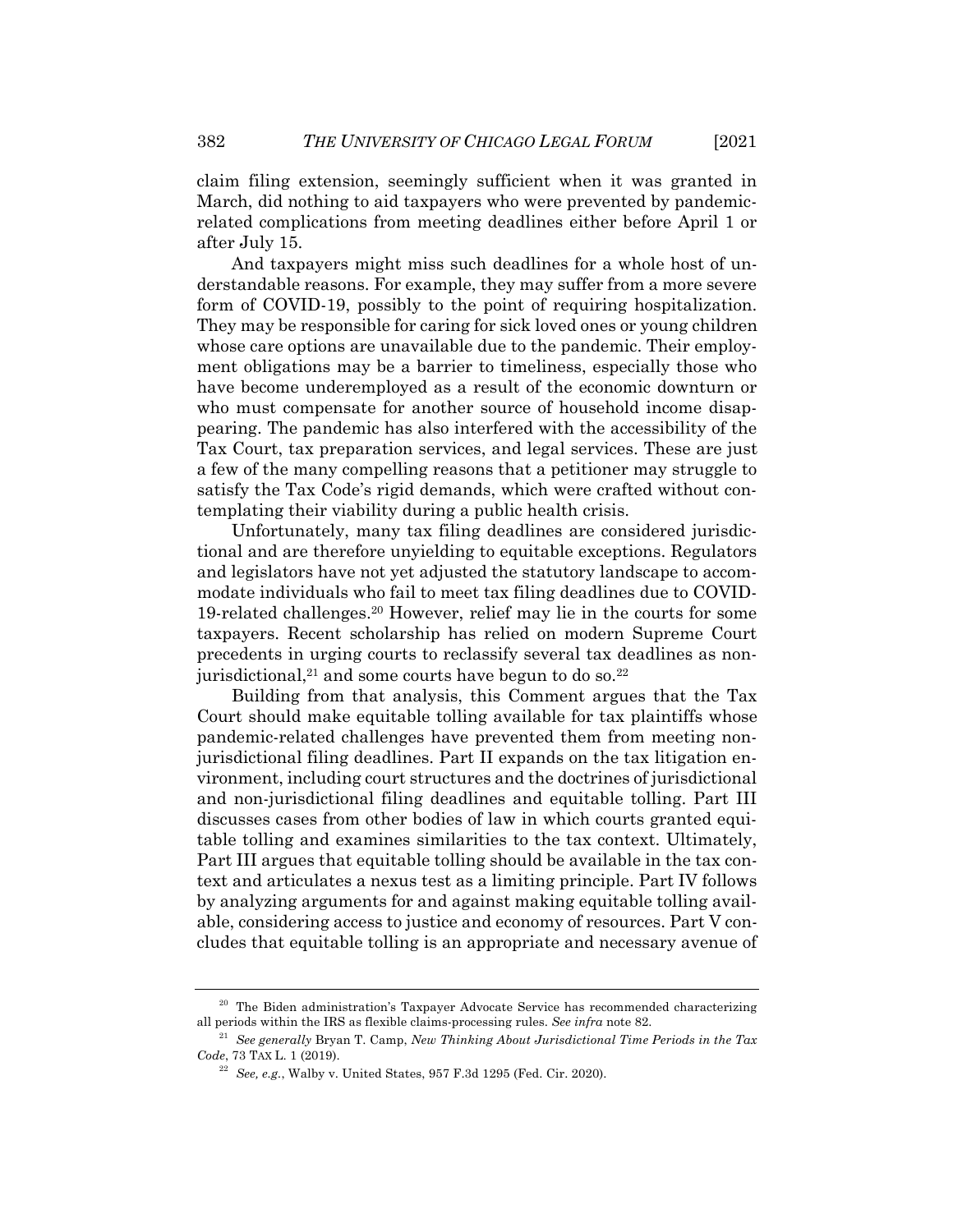relief for pandemic-afflicted taxpayers, and that the Tax Court is uniquely well-suited to provide that relief.

## II. THE TAX LITIGATION ENVIRONMENT: COURT STRUCTURES AND DOCTRINAL IMPLICATIONS OF JURISDICTIONAL REQUIREMENTS AND CLAIMS-PROCESSING RULES

A few key procedural peculiarities govern the progression of tax cases. First, tax cases are distinct from many other federal matters in that they do not always begin in United States district courts. Additionally, they arise under a complex landscape of various filing deadlines, and depending on the jurisdictional character of the deadlines, different consequences can arise when plaintiffs file late. This Part provides further detail on the mechanics of filing tax cases.

#### A. The Life Cycle of a Tax Case

When a taxpayer disputes an adverse action or decision by the IRS, he or she can usually seek judicial review.23 United States district courts hear tax cases, but so do the Tax Court, the Bankruptcy Courts, and the Court of Federal Claims—all Article I courts.24 The type of adverse action and the relief sought to remedy it, corresponding with specific provisions of the Tax Code, dictate which forum or fora will be available in a given case.25 Sometimes only one will have jurisdiction over the claim,<sup>26</sup> but often the petitioner will have a choice in where he or she wants to litigate the case.<sup>27</sup>

The Tax Court is the most common forum for tax cases.<sup>28</sup> One reason for this is that plaintiffs may petition the Tax Court before paying the adverse determinations against them, whereas to file in district court they must pay first and seek a refund.29 Additionally, Tax Court decisions are made by judges rather than juries, and Tax Court judges have a greater degree of expertise in tax law than do most district court judges.30 Additionally, choice of law is not a great concern when deciding between the Tax Court and the district court. Though differing precedents and judicial preferences might be relevant for matters of first

<sup>23</sup> *See* Thomas Greenaway, *Choice of Forum in Federal Civil Tax Litigation*, 62 TAX L. 311, 316 (2009) (noting some exceptions to the availability of judicial review).

 $^{24}\,$   $Id.\;$  at 311.

<sup>25</sup> *See id.* at 312.

<sup>26</sup> *See id.* at 313–14.

<sup>27</sup> *Id.* at 312.

<sup>28</sup> *Id.* at 316.

<sup>29</sup> *Id.* at 317.

<sup>30</sup> Robert M. Howard, *Comparing the Decision Making of Specialized Courts and General Courts: An Exploration of Tax Decisions*, 26 JUST. SYS. J. 135, 138 (2005).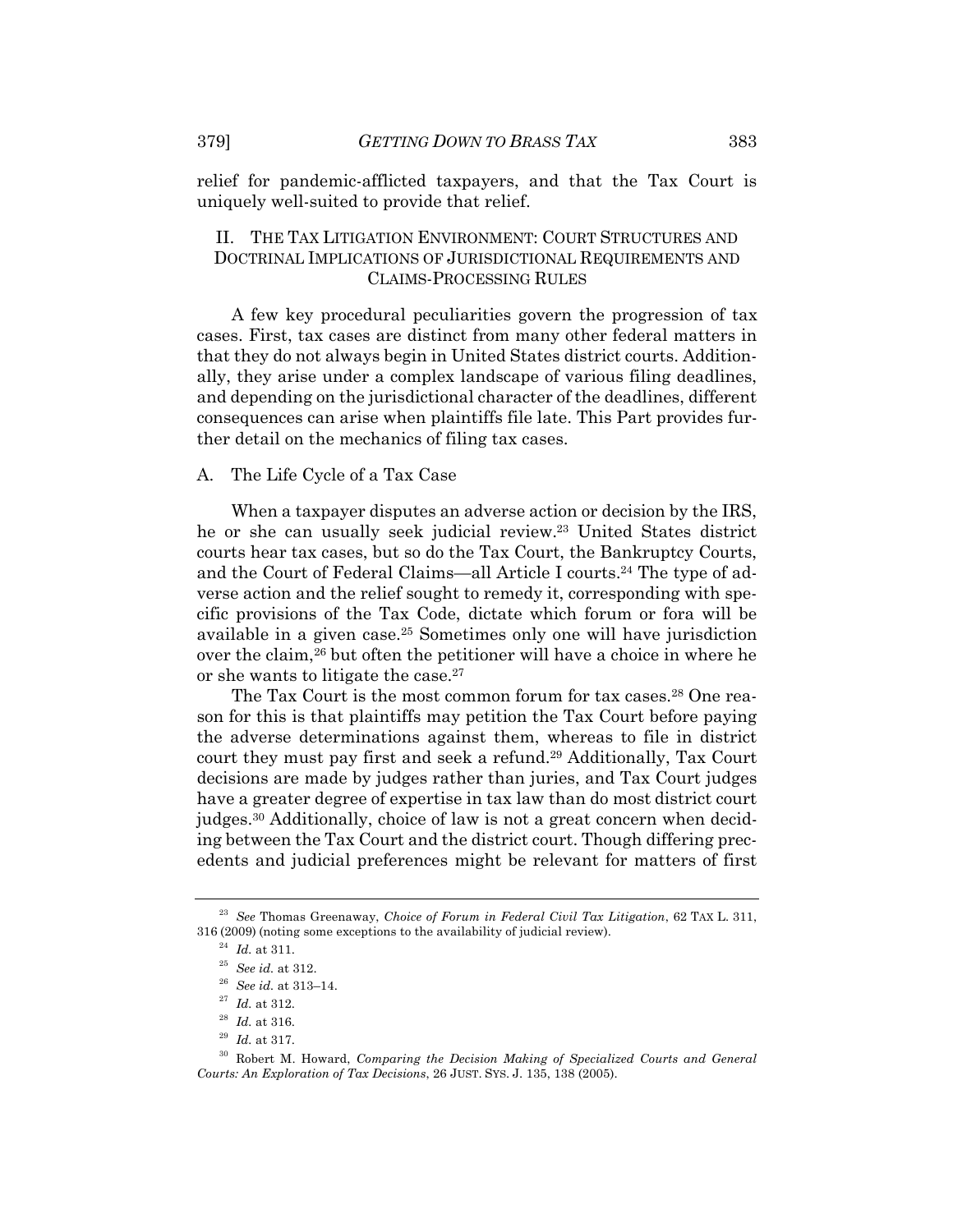impression, the Tax Court applies the law of the appellate circuit to which its decision would be appealed if that circuit has ruled on the issue in question.31

B. Distinguishing Jurisdictional Requirements from Claims-Processing Rules

When a statute or procedural rule establishes a filing deadline and a plaintiff has failed to meet it, courts must decide whether to treat the deadline as a jurisdictional requirement or as a mere claims-processing rule. If a deadline is jurisdictional, failure to meet it entirely deprives a court of its ability to hear the case.32 Claims-processing rules, on the other hand, are not intended to determine courts' adjudicatory capacity; instead, they "seek to promote the orderly progress of litigation by requiring that the parties take certain procedural steps at certain specified times."33 They are not jurisdictional, and if one is not met, a court may disregard the plaintiff's tardiness in some circumstances.<sup>34</sup>

For many years, the courts approached the distinction between jurisdictional requirements and claims-processing rules "less than [meticulously]," often using terminology loosely in "drive-by jurisdictional rulings."35 This approach resulted in a strict filing deadline landscape operating on a presumption that requirements were jurisdictional unless specified otherwise.36

Recently, however, the Supreme Court has endeavored to clarify this body of law.37 In a line of cases beginning in the late 2000s, the Court began elaborating on the distinction between requirements that implicate jurisdiction and requirements that merely facilitate the administration of claims.38 As part of this effort, the Court announced a "readily administrable bright line rule" which flipped the existing presumption and instead held that deadlines are non-jurisdictional in character unless Congress clearly indicates otherwise.39 A finding that a requirement is jurisdictional under the new rule requires evidence of

<sup>31</sup> Golsen v. Comm'r, 54 T.C. 742, 756–57 (1970).

 $32$  Bowles v. Russell, 551 U.S. 205, 216–17 (2007) (Souter, J., dissenting).

<sup>33</sup> Henderson *ex rel.* Henderson v. Shinseki, 562 U.S. 428, 435 (2011).

<sup>34</sup> *Bowles*, 551 U.S. at 216–17 (Souter, J., dissenting).

<sup>35</sup> Reed Elsevier, Inc. v. Muchnick, 559 U.S. 154, 160–62 (2010) (citing Arbaugh v. Y&H Corp., 546 U.S. 500, 511 (2006)).

<sup>36</sup> Camp, *supra* note 21, at 4.

<sup>37</sup> *Id.*

<sup>38</sup> *See Arbaugh*, 546 U.S. at 516; *Shinseki*, 562 U.S. at 435–36.

<sup>39</sup> *Shinseki*, 562 U.S. at 435–36 (citing *Arbaugh*, 546 U.S. at 514–15, 515–16).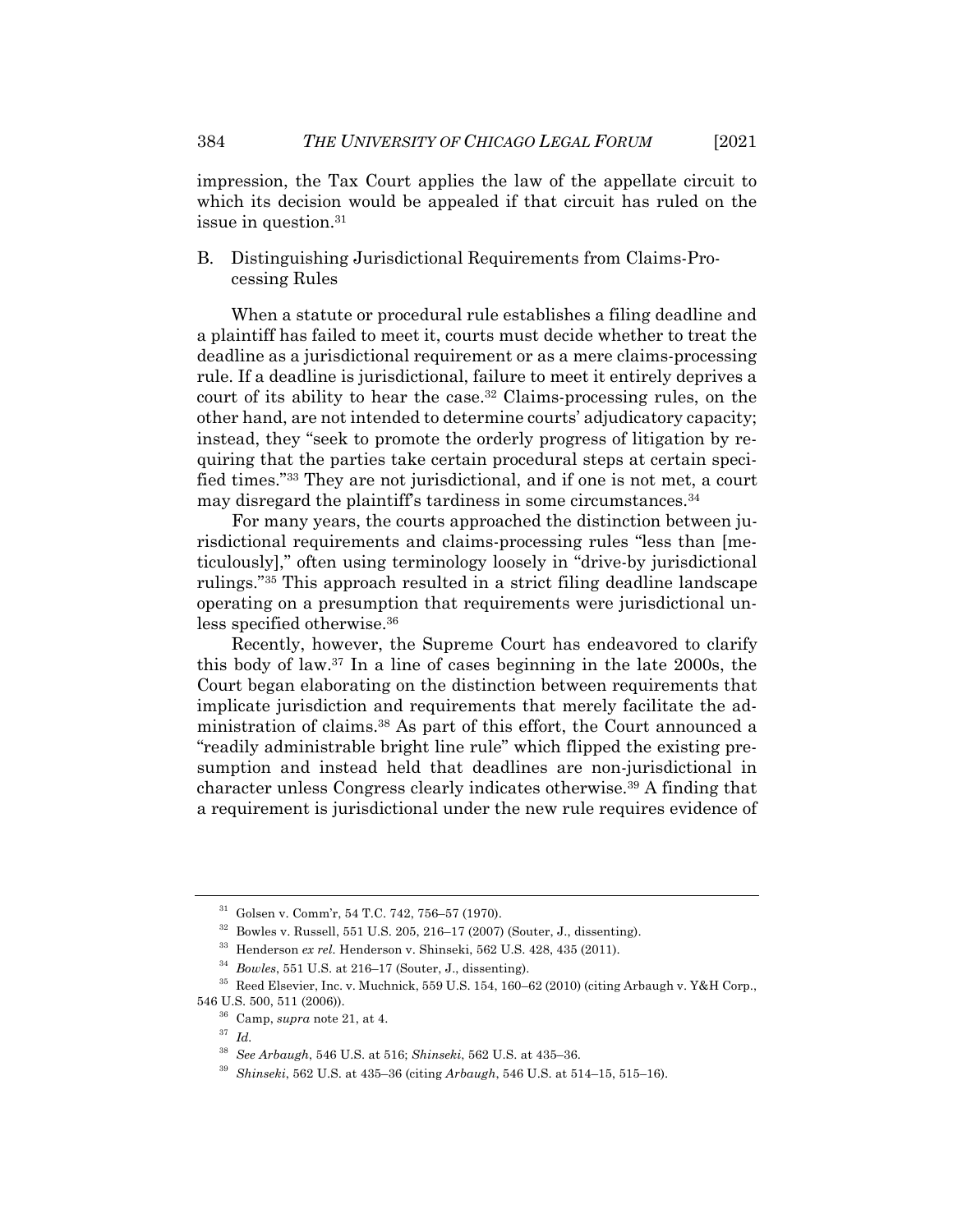clear congressional intent to tie the deadline to the court's subject matter jurisdiction.40

Following these recent cases, when a statute establishes a deadline for timely filing and a plaintiff has failed to meet it, courts assess the statute's unique context to determine congressional intent. Clear congressional intent that a requirement was intended to be jurisdictional in nature can exist even without use of the "magic words" of jurisdiction.41 For example, in *Bowles v. Russell*, <sup>42</sup> the Supreme Court ruled that Congress demonstrated clear intent to make a statutory time limit for taking an appeal jurisdictional by leaving undisturbed a long line of cases treating it as such.43 However, the contrary can also be true; in *Reed Elsevier, Inc. v. Muchnick*,<sup>44</sup> the Court held that the mere use of the word "jurisdictional" within a statute was not by itself sufficient evidence of clear congressional intent.45 Similarly, "[m]ere proximity to a jurisdictional provision is insufficient."46

But in instances where clear intent is demonstrated, a court treats the plaintiff's failure to timely file as a total prohibition against hearing the case at all.47 The government may not willingly waive or unwittingly forfeit its timeliness objection to the suit, and the plaintiff may not benefit from any equitable exceptions.48 Such an objection may be raised at any point during the litigation, even after a determination has been made on the merits, and if not raised by the defendant, then it must be raised sua sponte.49

In the absence of clear congressional intent to make timely filing a prerequisite for personal or subject matter jurisdiction, courts now presume that filing deadlines are non-jurisdictional claims-processing rules.50 Timeliness objections based on claims-processing rules still may defeat a plaintiff's suit if appropriately raised, but defendants may voluntarily waive or unintentionally forfeit these objections, and the court

<sup>46</sup> Boechler, P.C. v. Comm'r, 967 F.3d 760, 764 (8th Cir. 2020).

<sup>47</sup> Henderson *ex rel.* Henderson v. Shinseki, 562 U.S. 428, 433 (2011) (citing Bowles v. Russell, 551 U.S. 205, 213–14 (2007)).

<sup>48</sup> *Shinseki*, 562 U.S. at 433 (citing *Bowles*, 551 U.S. at 213–14) (explaining that a jurisdictional statutory limitation "could not be excused based on equitable factors, or on the opposing party's forfeiture or waiver of any objection to the late filing").

 $^{49}$  Sebelius v. Auburn Reg'l Med. Ctr., 568 U.S. 145, 153-54 (2013) (citing Arbaugh v. Y&H Corp., 546 U.S. 500, 514 (2006)).

<sup>50</sup> *Arbaugh*, 546 U.S. at 516 ("But when Congress does not rank a statutory limitation on coverage as jurisdictional, courts should treat the restriction as non-jurisdictional in character.").

<sup>40</sup> *Shinseki*, 562 U.S. at 435–36.

<sup>41</sup> *Id.*

 $^{42}\,$  551 U.S. 205 (2007).

<sup>43</sup> *Id.* at 210–11.

 $^{44}\,$  559 U.S. 154 (2010).

 $^{45}$   $\emph{Id.}$  at 163–65.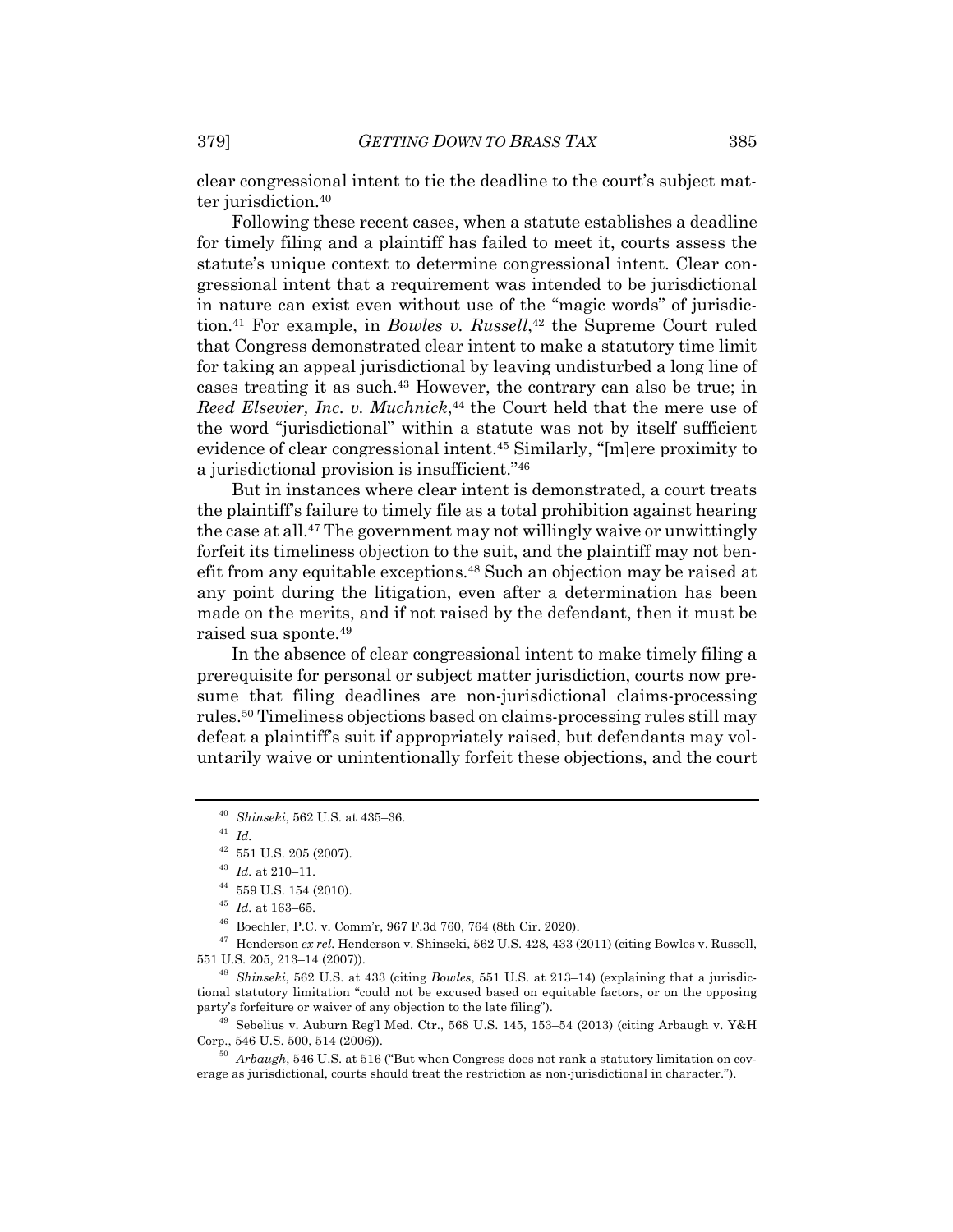may not raise them sua sponte.<sup>51</sup> Courts also may equitably toll deadlines set out in claims-processing rules, $5<sup>2</sup>$  assuming certain conditions are met, as discussed further *infra* Part II.C.

However, it is unclear whether equitable tolling may be applied to all claims-processing rules. The Supreme Court has sometimes differentiated claims-processing rules that are mandatory from those that are not, and under current jurisprudence, tolling is only clearly available for non-mandatory claims-processing rules.<sup>53</sup> Like nonmandatory claims-processing rules, mandatory rules are subject to waiver and forfeiture,54 but the Supreme Court has not clarified whether they may ever be subject to equitable tolling, reserving the question as recently as 2019.55

Like the distinction between jurisdictional requirements and claims-processing rules, the distinction between mandatory and nonmandatory rules lies in congressional intent; courts analyze whether the "pertinent rule or rules invoked show a clear intent to preclude tolling,"56 and they presume the availability of tolling57 unless there is clear evidence to the contrary.58 However, the Court has not articulated a *functional* reason for distinguishing between mandatory and non-mandatory claims-processing rules. Without one, the difference may be unnecessary and arbitrary. Further, the usage of "mandatory" traces its origins to the drive-by jurisdictional ruling era, casting doubt on whether there is real utility in the distinction.<sup>59</sup> This is an area of doctrine that would benefit from further elaboration.

<sup>51</sup> *See* Hamer v. Neighborhood Hous. Serv. of Chi., 138 S. Ct. 13, 18 (2017) (citations omitted).

<sup>52</sup> United States v. Kwai Fun Wong, 575 U.S. 402, 407–410 (2015) (citing Irwin v. Dep't of Veterans Affs., 498 U.S. 89, 95–96 (1990)) (explaining that the Government may rebut the presumption of tolling, articulated in *Irwin*, by demonstrating that a deadline is jurisdictional, but that, without more, mandatory language associated with claims-processing rules is not enough to preclude tolling).

<sup>53</sup> *See* Nutraceutical Corp. v. Lambert, 139 S. Ct. 710, 714 (2019) ("[S]ome claim-processing rules are 'mandatory' . . . . Rules in this [ ] camp are not susceptible of the equitable ap $proach \ldots$ ").

 $^{54}$   $\,$   $\!d.$  at 714.

<sup>55</sup> *See Hamer*, 138 S. Ct. at 18 n.3; Fort Bend County v. Davis, 139 S. Ct. 1843, 1849 n.5 (2019).

<sup>56</sup> *Nutraceutical Corp.*, 139 S. Ct. at 714.

<sup>57</sup> *Irwin*, 498 U.S. at 95–96.

<sup>58</sup> *Nutraceutical Corp.*, 139 S. Ct. at 714.

<sup>59</sup> *Nutraceutical Corp.*, 139 S. Ct. at 714, cites Manrique v. United States, 137 S. Ct. 1266, 1271–72 (2017), for the proposition that some claims-processing rules are mandatory, and therefore their prescribed time limits are unalterable despite the availability of waiver and forfeiture. But *Manrique* was in turn relying on Eberhart v. United States, 546 U.S. 12, 15 (2005), a case which endeavored to make sense of the "mandatory and jurisdictional" language found in United States v. Robinson, 361 U.S. 220, 229 (1960), in light of the Court's decision in Kontrick v. Ryan, 540 U.S. 443, 456 (2004). *Kontrick* was part of the Court's early efforts to begin using the term "jurisdictional" more precisely. None of these cases demonstrate a clear, conscious decision to create a distinction between different claims-processing rules; they may be better understood as a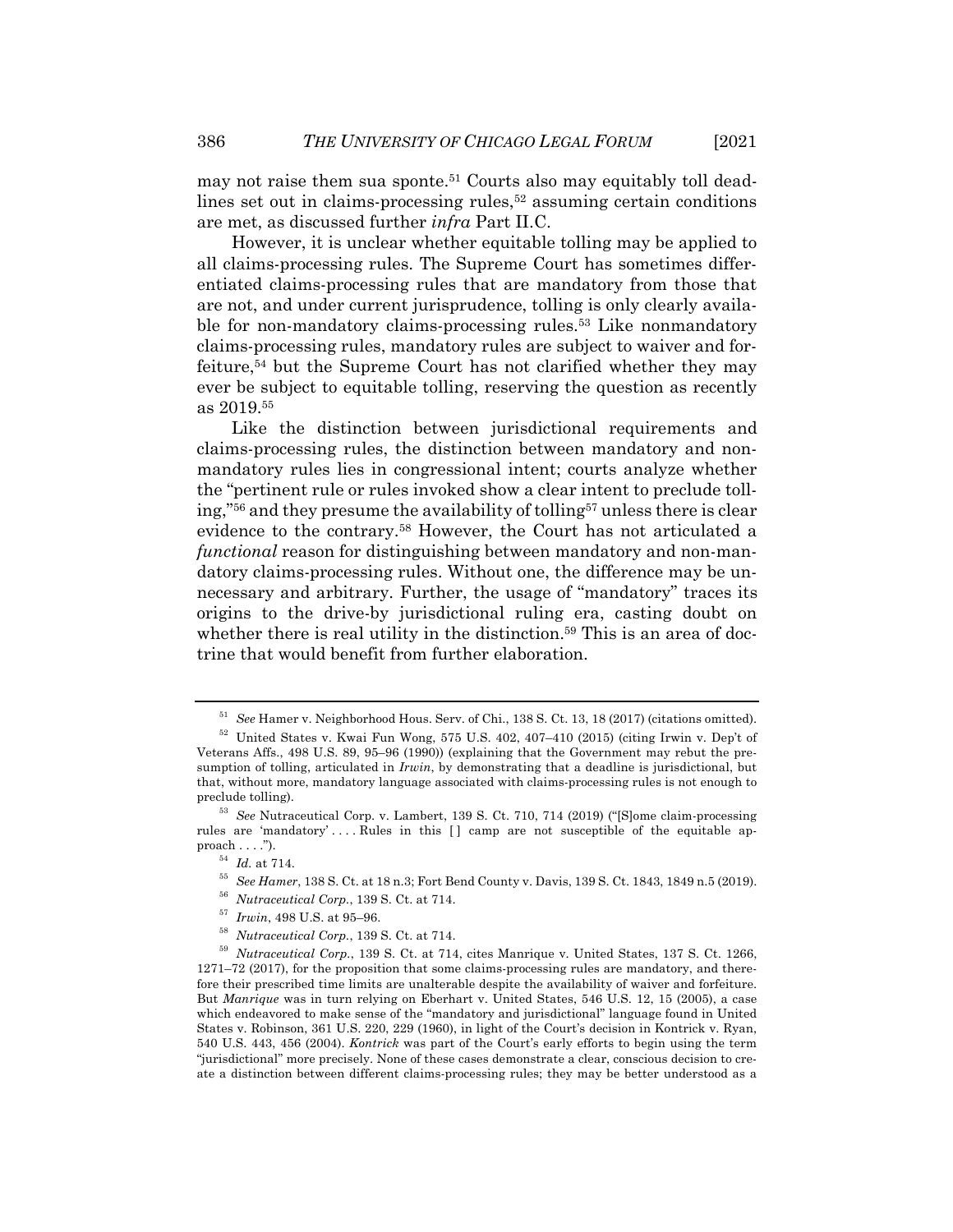C. Jurisdictional Requirements and Claims-Processing Rules in the Tax Context

In a recent article, Professor Bryan T. Camp thoroughly analyzed the Supreme Court's shift in guidance on jurisdictional requirements and claims-processing rules.60 He then applied that new thinking to four provisions of the Tax Code that courts have historically considered jurisdictional and concluded that three of those provisions should now be considered non-jurisdictional.<sup>61</sup>

For example, Professor Camp addressed 26 U.S.C. § 6330(d)(1), which prescribes the time period by which taxpayers may petition the Tax Court when the IRS intends to file a Notice of Federal Tax Lien or undertake a levy action.<sup>62</sup> In those situations, the IRS must notify the taxpayer, and in response, the taxpayer can request a Collection Due Process (CDP) administrative hearing.<sup>63</sup> Following that hearing, the IRS will issue a Notice of Determination.<sup>64</sup> If the determination is unfavorable, § 6330(d)(1) prescribes that "[t]he person may, within thirty days of a determination under this section, petition the Tax Court for review of such determination (and the Tax Court shall have jurisdiction with respect to such matter)."<sup>65</sup> Evaluating the text as well as its statutory, judicial, and legislative contexts holistically, Professor Camp argued that the time period is actually a mere claims-processing rule, as the jurisdiction clause is grammatically independent from the time period, and the jurisdiction refers to the content of the matter rather than the petition itself.66 Further, he asserted that the legislative history demonstrates that the purpose of the CDP scheme was an equitable one, effected to prevent the IRS from taking advantage of taxpayers.<sup>67</sup>

Unfortunately, the perception of tax as a "self-contained body of law" has historically prevented it from benefiting from developments in other areas.68 Despite growing academic support for modernizing tax

vestige of attempting to extricate "mandatory" from "jurisdictional."

<sup>60</sup> *See generally* Camp, *supra* note 21.

<sup>61</sup> Camp, *supra* note 21, at 3–4.

<sup>62</sup> *Most Litigated Issues — Appeals From CDP Hearings Under IRC §§ 6320 and 6330*, TAXPAYER ADVOCATE SERVICE, 1 ANN. REP. TO CONGRESS 488, 488 (2018), https://www.taxpayeradvocate.irs.gov/wp-content/uploads/2020/07/ARC18\_Volume1\_MLI\_05\_AppealsCDP.pdf [https://perma.cc/DVW5-RWPQ].

<sup>63</sup> *Id.*

<sup>64</sup> *Id.*

 $^{65}$  26 U.S.C. § 6330(d)(1) (2018).

<sup>66</sup> Camp, *supra* note 21, at 36–40.

<sup>67</sup> *Id.*

<sup>68</sup> Paul L. Caron, *Tax Myopia, or Mamas Don't Let Your Babies Grow Up to Be Tax Lawyers*, 13 VA. TAX REV. 517, 518 (1994).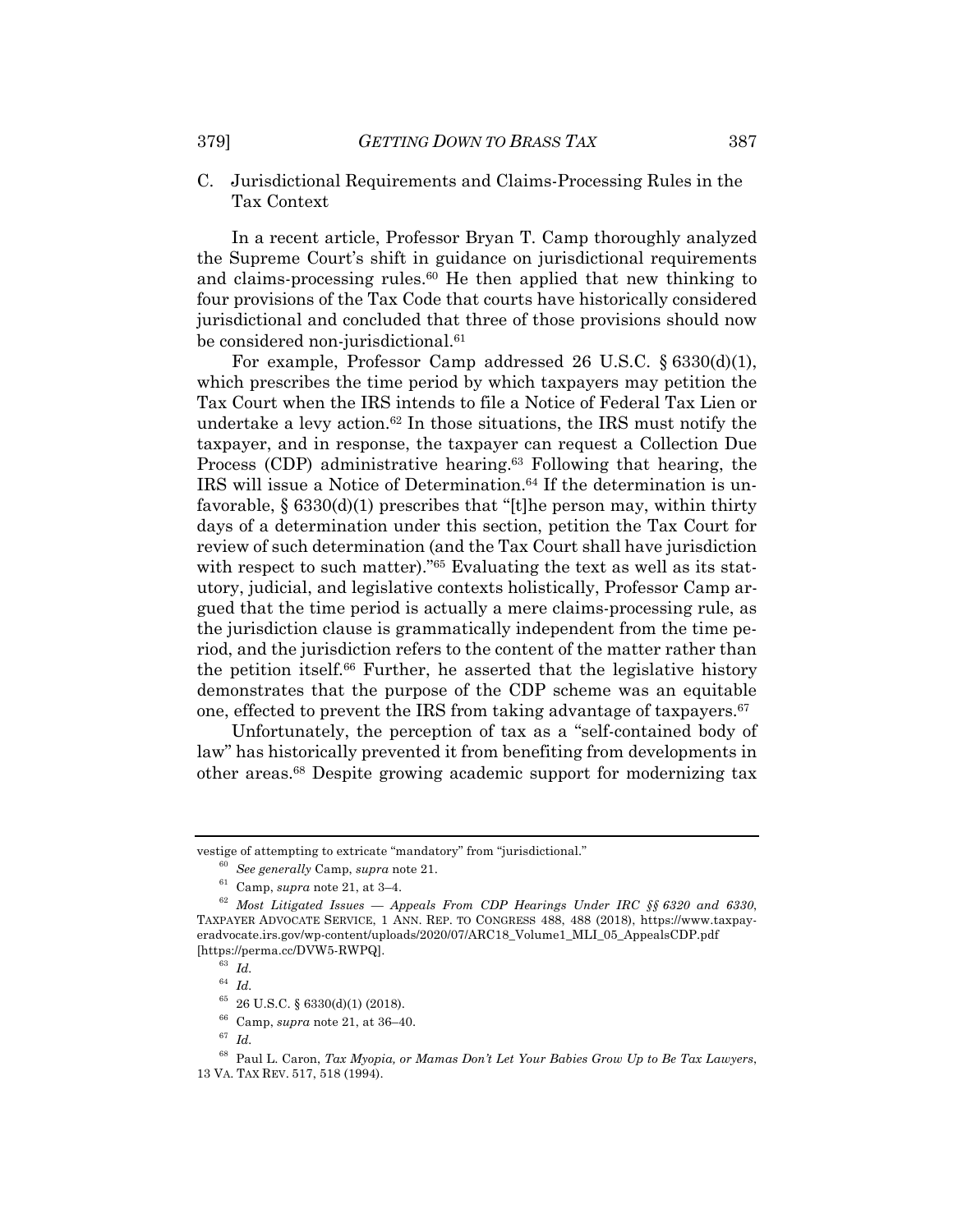law with existing administrative law principles,<sup>69</sup> its traditional isolationism has continued to manifest in some recent lower court rulings which have failed to incorporate the new guidance on jurisdictional requirements. In July 2020, the Eighth Circuit joined the Ninth Circuit and the Tax Court in holding that the filing deadline prescribed by § 6330(d)(1) remains jurisdictional.70 But the District of Columbia Circuit's precedent diverges from the majority approach; in *Myers v. Commissioner*,<sup>71</sup> the court held that  $\S 7623(b)(4)$ —which contains a parenthetical jurisdiction clause identical to the one in  $\S 6330(d)(1)$ —is nonjurisdictional.72 The *Myers* court relied on analysis similar to Professor Camp's in its rulings,73 indicating that litigants may slowly but surely begin to see some success when challenging jurisdictional requirements using the Supreme Court's more recent guidance. Such is the first step toward securing relief for COVID-19-affected taxpayers in the form of waiver, forfeiture, or equitable tolling.

However, there are several time periods that litigants will likely not be able to persuade a court to consider non-jurisdictional. For example, two courts have recently rejected Professor Camp's conclusion that the context of 26 U.S.C. § 6213(a) points toward the time limit for petitioning the Tax Court to contest a Notice of Deficiency being a nonjurisdictional requirement.74 Similarly, Professor Camp suggests that 26 U.S.C. § 6015(e), which allows for petition of innocent spouse relief, should remain jurisdictional under the new Supreme Court guidance,<sup>75</sup> and no court has recently deviated from that position.76

<sup>71</sup> 928 F.3d 1025 (D.C. Cir. 2019).

<sup>74</sup> *Compare* Camp, *supra* note 21, at 23–36, *with* Rivas v. Comm'r, 2020 WL 5025892, at \*3–5 (T.C. Aug. 25, 2020) (declining to deviate from precedent that held the time limit in 26 U.S.C. § 6213(a) to be jurisdictional), *and* Fujita v. Comm'r, 816 F. App'x 209, 209–10 (9th Cir. 2020) (unpublished) (treating 28 U.S.C. § 6213(a) as a jurisdictional requirement).

<sup>75</sup> Camp, *supra* note 21, at 40–48 (treating § 6015 differently than §§ 6213 and 6330 based on clear textual links between the deadline and jurisdiction, its statutory context being that it was enacted simultaneously with another jurisdictional provision, well-reasoned judicial decisions of well-litigated cases treating it as jurisdictional, and weak legislative evidence of an intent to make the provision non-jurisdictional).

 $^{76}\,$   $Id.\;$  at 42–44.

<sup>69</sup> *See, e.g.*, Amandeep S. Grewal, *Taking Administrative Law to Tax*, 63 DUKE L.J. 1625 (2014).

<sup>70</sup> *See* Boechler, P.C. v. Comm'r, 967 F.3d 760, 765 (8th Cir. 2020); Duggan v. Comm'r, 879 F.3d 1029, 1035 (9th Cir. 2018); Guralnik v. Comm'r, 146 T.C. 230, 235–36 (2016).

 $^{72}$  *Id.* at 1036.

<sup>73</sup> The court favorably cited arguments raised by *amicus curiae* Federal Tax Clinic of the Legal Services Center of Harvard Law School, which has noted on its blog "Procedurally Taxing" that it is aware of and agrees with Professor Camp's analysis of jurisdictional requirements. Thus, despite the lack of a direct citation, the *Myers* court is likely, in essence, implementing Professor Camp's suggestions. *See D.C. Circuit Holds Tax Court Whistleblower Award Filing Deadline Not Jurisdictional and Subject to Equitable Tolling*, PROCEDURALLY TAXING (July 3, 2019), http://procedurallytaxing.com/d-c-circuit-holds-tax-court-whistleblower-award-filing-deadline-not-jurisdictionaland-subject-to-equitable-tolling [http://perma.cc/R3M8-WT3K].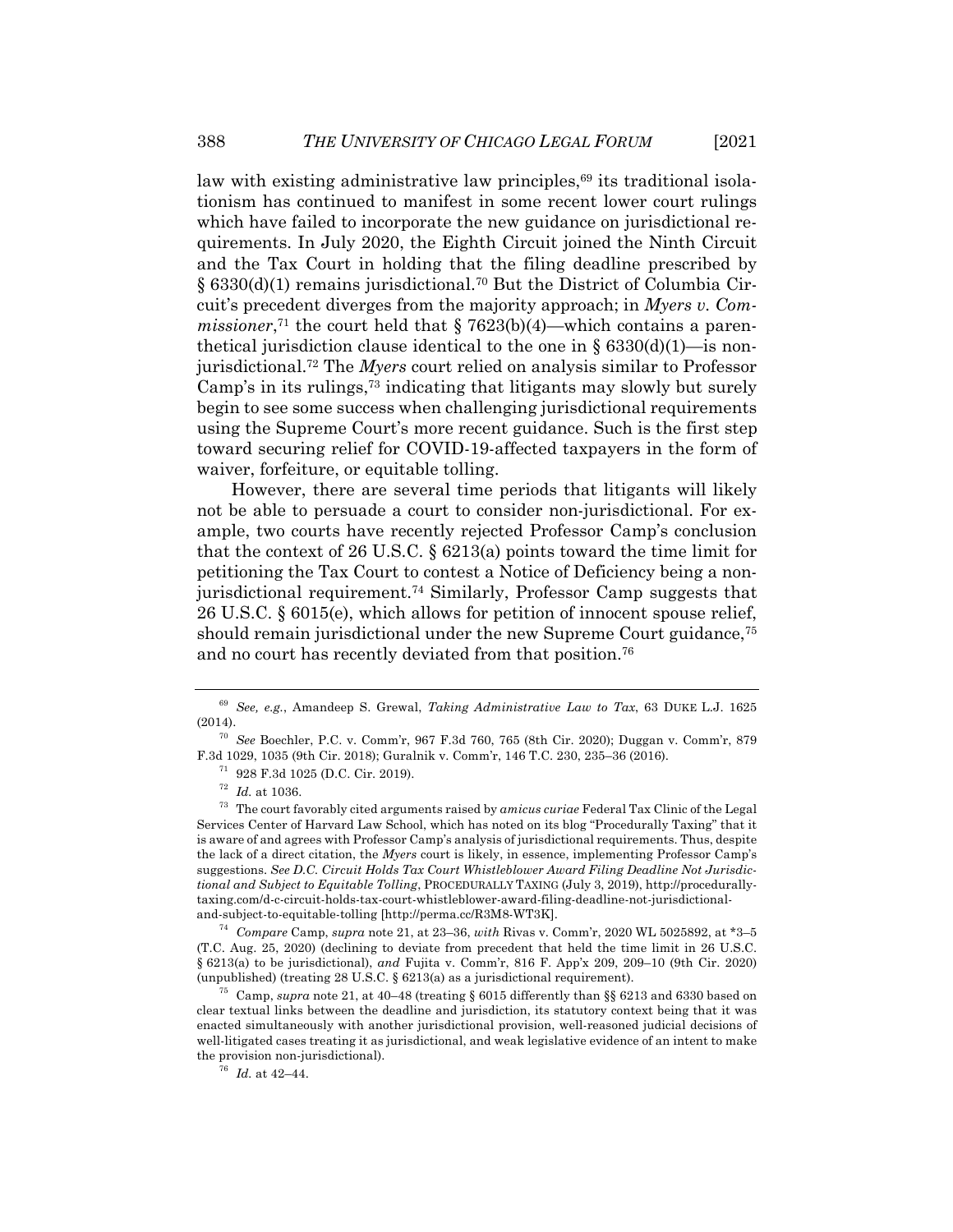Arguing for reclassification of filing deadlines currently characterized as jurisdictional is beyond the scope of this Comment; instead, this Comment argues for the use of equitable tolling in the narrow class of cases where it is already available, including but not limited to: § 6330(d)(1) (in the D.C. Circuit);<sup>77</sup> § 6532(c) (in the Ninth Circuit);<sup>78</sup> and  $\S 6532(a)$  (in the Ninth Circuit).<sup>79</sup> Equitable tolling could also become more widely available if and when courts later reevaluate their precedents or Congress passes new legislation. Though the Supreme Court recently declined to revisit its treatment of jurisdictional requirements in the tax context,<sup>80</sup> such reevaluation could still occur sooner rather than later at the encouragement of the Taxpayer Advocate Service.81 Under the Biden administration, the Service has published a legislative recommendation that Congress should characterize all periods within the Internal Revenue Code as not jurisdictional and therefore subject to forfeiture, waiver, estoppel, and tolling.<sup>82</sup> Equitable tolling analysis will be relevant in addressing pandemic-related tax litigation as it slowly works its way through the courts, and it would become especially significant in the event that additional filing deadlines are characterized as claims-processing rules in the meantime.

D. The Doctrine of Equitable Tolling and Applications in the Tax Context

Equitable tolling gives courts discretion to forgive plaintiffs' failure to file their petition within the time period prescribed by statute or procedural rule.83 The doctrine of equitable tolling is a "long-established

<sup>77</sup> Myers v. Comm'r, 928 F.3d 1025, 1036 (D.C. Cir. 2019).

<sup>78</sup> Volpicelli v. United States, 777 F.3d 1042, 1047 (9th Cir. 2015).

<sup>&</sup>lt;sup>79</sup> Rubin v. United States, 2019 WL 7205995, at  $*1$ ,  $*6$  (C.D. Cal. Nov. 21, 2019) (allowing equitable tolling when Plaintiff technically filed outside the statutory period but had complied with written instructions from the IRS because "[t]he public has a right to rely on the written instructions of its administrative agencies").

<sup>80</sup> Organic Cannabis Found., LLC v. Comm'r, 962 F.3d 1082 (9th Cir. 2020), *cert. denied*, 2021 WL 1725185 (U.S. May 3, 2021).

 $81$  The Taxpayer Advocate Service is an independent organization within the IRS that helps taxpayers navigate the system and understand their rights. It offers help to taxpayers on an individual basis, and it also screens for systemic issues which it then presents to Congress via annual reports. *See Who We Are*, TAXPAYER ADVOC. SERV. (last visited June 26, 2021), https://www.taxpayeradvocate.irs.gov/about-us/ [https://perma.cc/RTJ8-RVDK]. One of its key successes was convincing Congress to enact the Taxpayer Bill of Rights. *See* Andrew R. Roberson, *The Taxpayer Bill of Rights: A Primer and Thoughts on Things to Come*, AM. BAR ASS'N (May 25, 2018), https://www.americanbar.org/groups/taxation/publications/abataxtimes\_home/18may/18maypbm-roberson-the-taxpayer-bill-of-rights/ [https://perma.cc/ND8S-KH3V].

<sup>82</sup> *Legislative Recommendation #47: Provide That Time Limits for Bringing Tax Litigation Are Subject to the Judicial Doctrines of Forfeiture, Waiver, Estoppel, and Equitable Tolling* ("*Rec. 47*"), TAXPAYER ADVOC. SERV., 2021 PURPLE BOOK 100, 102 (2021).

<sup>83</sup> Lozano v. Alvarez, 572 U.S. 1, 10 (2014).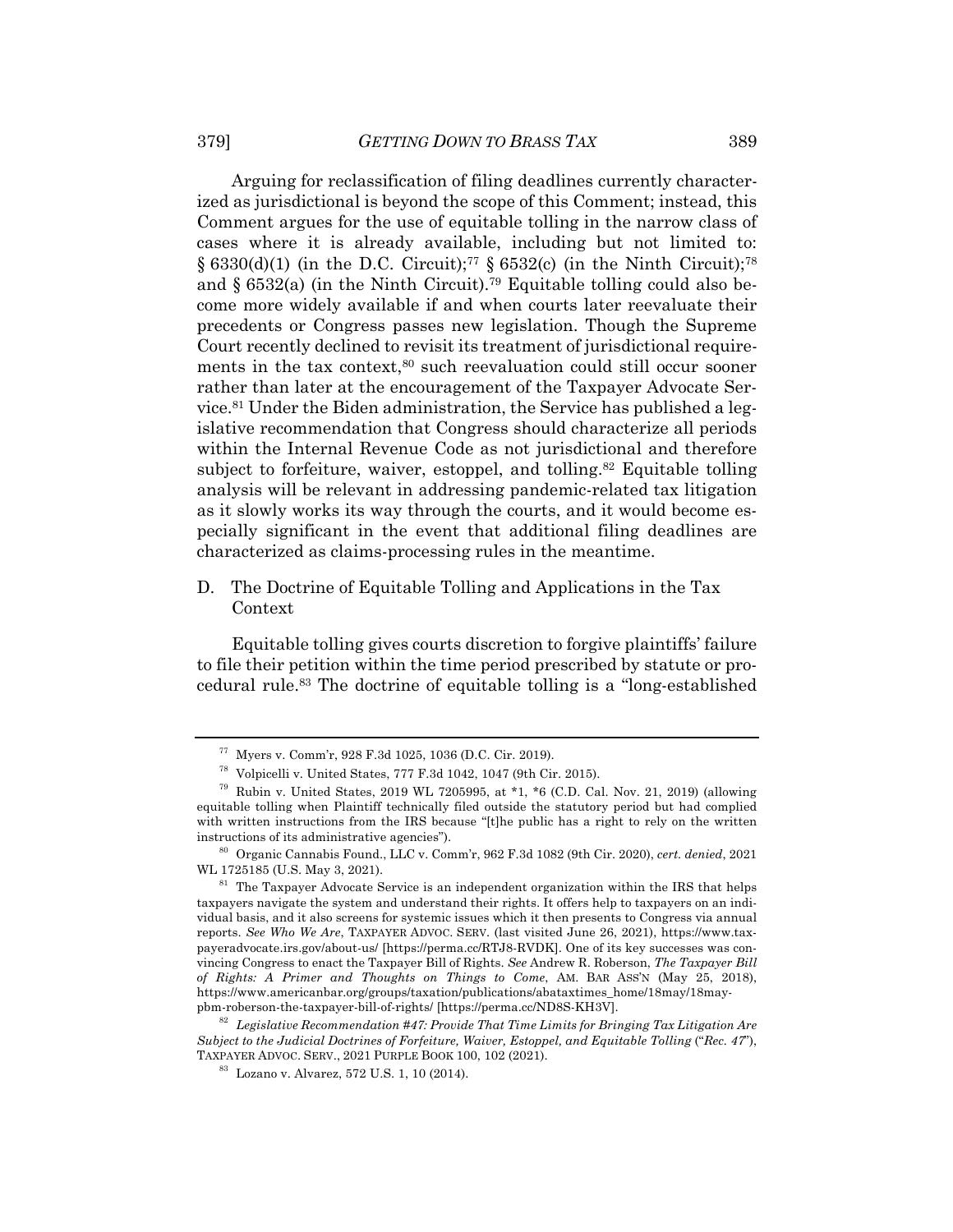feature of American jurisprudence," and "Congress 'legislates against a background of common-law adjudicatory principles.'"84 Accordingly, courts presume equitable tolling applies unless there is "good reason to believe that Congress did *not* want the equitable tolling doctrine to apply."85

To qualify for relief, plaintiffs must prove that they diligently pursued their rights, but "some extraordinary circumstance" prevented timely filing.86 Equitable tolling is distinct from equitable estoppel in that the extraordinary circumstances triggering its application must have been beyond the control of both parties.<sup>87</sup> Extraordinary circumstances are those that severely interfere with the plaintiff's ability to bring suit, such as serious attorney misconduct or error<sup>88</sup> or plaintiff's mental incompetence.89

The tax context is no exception to the availability of equitable tolling. For example, in *Johnsen v. United States*, <sup>90</sup> a district court granted equitable tolling when the petitioners were adjudicated to be incompetent and their legal representative filed an administrative claim immediately after being appointed.91 Another district court also tolled the limitations period in *Rubin v. United States*,<sup>92</sup> in which the IRS had mailed a notice of disallowance to the petitioner but also sent a separate notice to his tax attorney two weeks later, which instructed that the Plaintiff had two years from the date of the letter to file suit.<sup>93</sup> The Plaintiff filed suit on the day before the expiration of the two-year period that followed the date of the letter mailed to his attorney.<sup>94</sup> Because the period actually began running when the initial notice was mailed, his filing was late.<sup>95</sup> However, the court allowed for tolling based on the right of the public "to rely on the written instructions of its administrative agencies," reflecting a concern that time-barring the claim might encourage the IRS to engage in "deliberate trickery" going forward.<sup>96</sup>

<sup>84</sup> *Id.* at 10–11 (citations and alterations omitted).

<sup>85</sup> Myers v. Comm'r, 928 F.3d 1025, 1036 (D.C. Cir. 2019) (citing United States v. Brockamp, 519 U.S. 347, 350 (1997)).

<sup>86</sup> *Lozano*, 572 U.S. at 10–11.

 $^{87}$  Sebelius v. Auburn Reg'l Med. Ctr., 568 U.S. 145, 164 (2013).

<sup>88</sup> Holland v. Florida, 560 U.S. 631 (2010).

<sup>89</sup> Calderon v. U.S. Dist. Court, 163 F.3d 530 (9th Cir. 1998), *abrogated on other grounds by* Woodford v. Garceau, 538 U.S. 202 (2003).

<sup>90</sup> 758 F. Supp. 834 (E.D.N.Y. 1991).

<sup>91</sup> *Id.* at 836.

<sup>92</sup> 2019 WL 7205995 (C.D. Cal. Nov. 21, 2019).

<sup>93</sup> *Id.* at \*6.

<sup>94</sup> *Id.*

<sup>95</sup> *Id.*

<sup>96</sup> *Id.*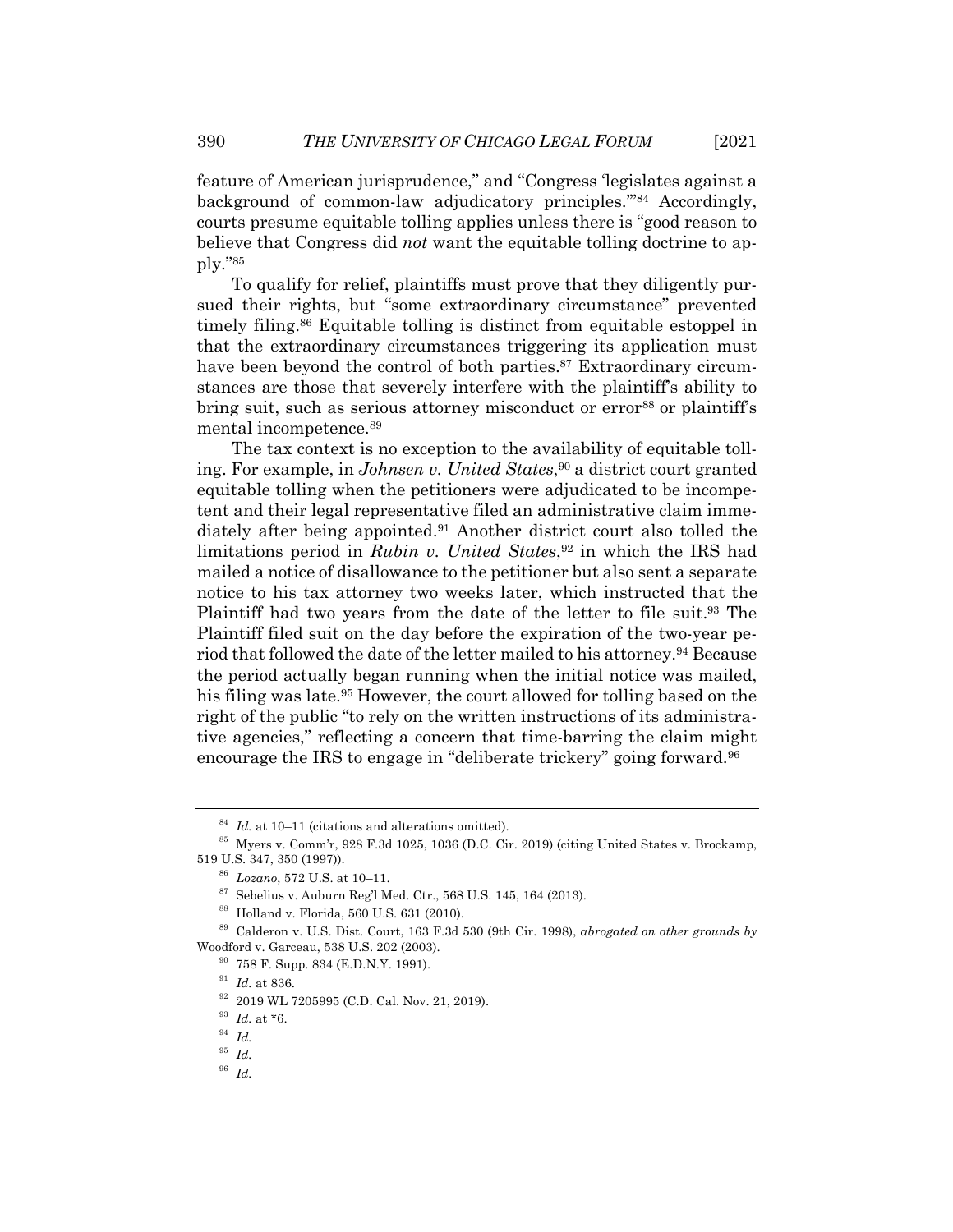However, courts often do not reach the issue of whether equitable tolling applies in a tax case, given that many filing deadlines are still characterized as jurisdictional and thus are not subject to exceptions.97 And even when equitable tolling is available, if a plaintiff has a compelling case, the IRS often settles pre-trial, limiting the availability of case law on facts that merit the application of tolling.<sup>98</sup>

Further, when courts do reach the issue of equitable tolling, they tend to be stricter about its applicability in the tax context than in other areas of law. <sup>99</sup> For example, in *Thompson v. Commissioner*,100 the plaintiff claimed that she had been incorrectly advised by the IRS, somewhat like the plaintiff in *Rubin*. However, unlike in *Rubin*, this plaintiff did not have unbiased, written documentation of the IRS's instructions to her.<sup>101</sup> The Tax Court was incredibly skeptical of the plaintiff's claims, describing her narrative as "unsupported, self-serving testimony that the Court is reluctant to rely on."102 The *Thompson* decision not to grant tolling seemed motivated by a concern about rewarding inexcusable neglect,103 a well-established societal concern.104

But the *Thompson* court relied on somewhat outdated case law to reach its conclusions, echoing language from *United States v. Brockamp*. <sup>105</sup> In that 1997 case, the Court described tax law as "not normally characterized by case-specific exceptions reflecting individualized equities,"106 therefore requiring an especially compelling case for tolling to be warranted. *Brockamp*, however, was applying another case about tolling,107 *Irwin v. Department of Veterans Affairs*, <sup>108</sup> and the *Irwin* presumption in favor of equitable tolling is treated as stronger today than

<sup>97</sup> *See, e.g.*, Guralnik v. Comm'r, 146 T.C. 230, 235–36 (2016).

<sup>98</sup> *See, e.g.*, Volpicelli v. United States, No. 3:10-CV-00548 (D. Nev. Mar. 4, 2016) (order on stipulation for dismissal with prejudice terminating the case) (Plaintiff was a minor when the IRS wrongfully levied his college savings in response to his father's tax debts; the Ninth Circuit held that § 6532(c) is non-jurisdictional and subject to equitable tolling and remanded to the District Court for consideration of whether tolling should apply).

 $99$  United States v. Brockamp, 519 U.S. 347, 352 (1997) ("Tax law, after all, is not normally characterized by case-specific exceptions reflecting individualized equities.").

<sup>100</sup> 2008 WL 1744267 (T.C. Apr. 16, 2008).

 $^{101}$   $\emph{Id.}$  at \*4–5.

 $102$  *Id.* at \*7.

<sup>103</sup> *Id.*

<sup>104</sup> *See* NOAH J. GORDON & GLENDA K. HARNAD, 27A AM. JUR. 2D EQUITY § 108 ("Laches is founded on the notion that equity aids the vigilant, and not those who sleep on their rights to the detriment of the opposing party . . . ."); JAMES BUCHWALTER & JOHN KIMPFLEN, 30A C.J.S. EQUITY § 140 ("The doctrine of laches has existed since the beginning of equity jurisdiction . . . .").

 $^{105}\,$  519 U.S. 347 (1997).

 $^{106}\,$   $Id.\;$  at 352.

 $^{107}\,$   $Id.\;$  at 349–50.

 $108$  498 U.S. 89 (1990).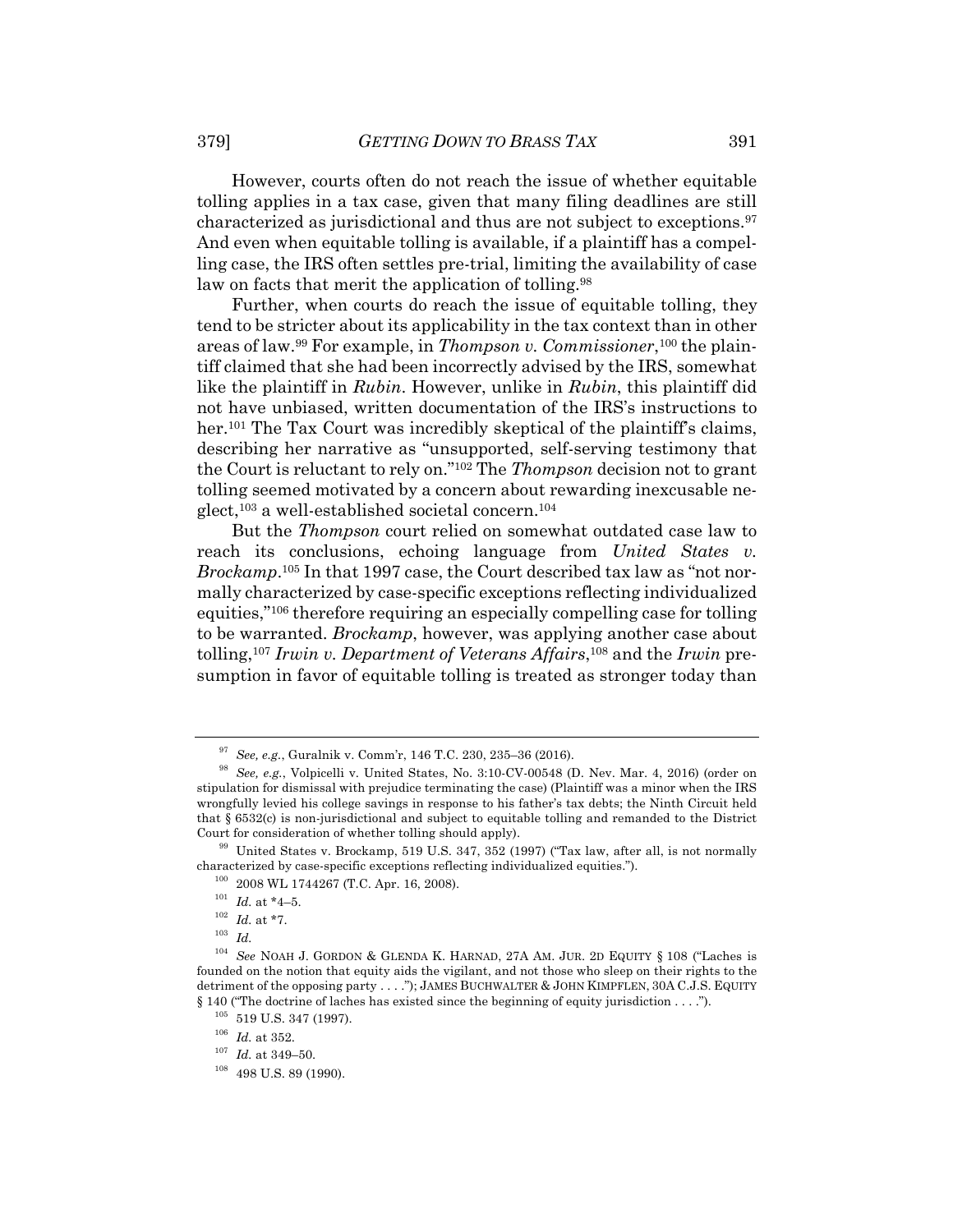it was when *Brockamp* was decided.109 *Thompson* reflects the reality that, despite academic momentum in favor of modernizing tax along with developments in other bodies of law,<sup>110</sup> the Tax Court is hesitant to change. Thus, for courts—particularly the Tax Court—to allow equitable tolling in response to the pandemic, taxpayer-petitioners will likely need to demonstrate strong, well-documented facts about how COVID-19 directly interfered with their ability to file.

## III. OTHER APPLICATIONS OF EQUITABLE TOLLING SUPPORT APPLICATION IN THE TAX CONTEXT BASED ON COVID-19 CIRCUMSTANCES

Despite courts' hesitation to apply equitable tolling in the context of tax disputes, case law on tolling from both before and during the COVID-19 pandemic may have sufficiently similar facts to be persuasive.111 First, this Part examines district courts' treatment of equitable tolling in response to prior states of emergency, which create comparable barriers to the courts as the recent pandemic. Next, this Part discusses cases from other subject areas in which courts granted tolling in direct response to COVID-19. It then analyzes the cases' similarities to the tax context and argues that it is both necessary and appropriate for courts adjudicating tax disputes to follow suit, concluding with a proposed test to make the application of tolling workable.

#### A. Equitable Tolling During States of Emergency

Courts have recognized equitable tolling in situations where plaintiffs were unable to timely file due to circumstances which also gave rise to a declared state of emergency. For example, in *McKibben v. Eastern Hospitality Management, Inc.*, <sup>112</sup> a district court ruled in favor of plaintiffs when inclement weather prevented them from filing a personal injury claim within the bounds of the statute of limitations.113 The weekend before the deadline for the McKibbens to file their claim, a severe snowstorm hit their county. The governor declared a state of emergency, instructed citizens to only travel on state roads for emergencies,

<sup>109</sup> *See* United States v. Kwai Fun Wong, 575 U.S. 402, 407–410 (2015) (citing *Irwin*, 498 U.S. at 95–96).

<sup>110</sup> *See* Grewal, *supra* note 69.

 $111$  It is important to note that litigation takes time to develop, especially during a pandemic where legal and financial resources are limited; the cases that have emerged first are the most urgent ones, such as habeas and compassionate release cases brought by prisoner plaintiffs. Over time, more general civil litigation will emerge, and along with it a better understanding of how courts might respond to equitable tolling arguments in less urgent matters.

<sup>112</sup> 288 F. Supp. 2d 723 (N.D. W. Va. 2003).

<sup>113</sup> *Id.* at 724.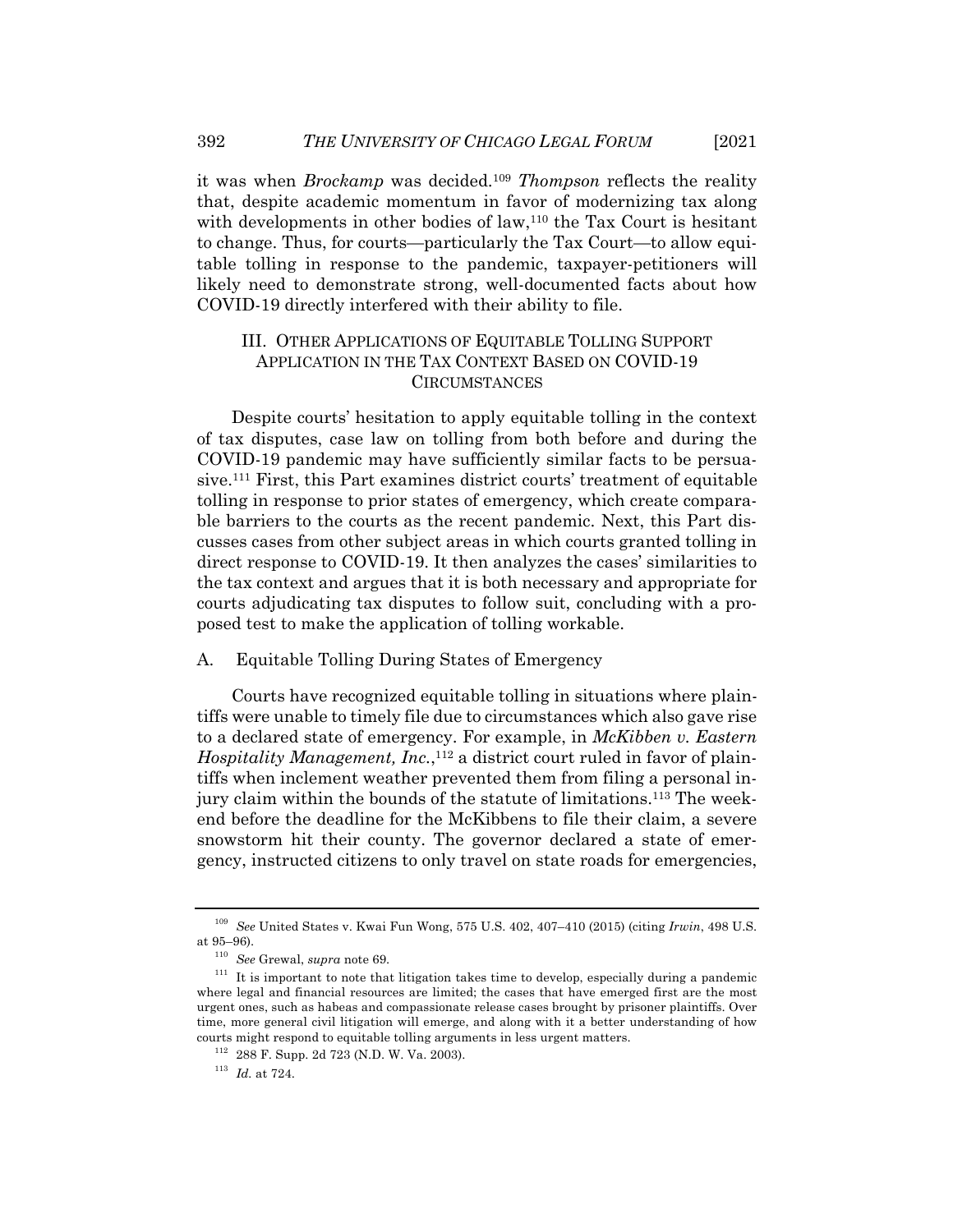and required the courthouse to close.114 Several people died, and tens of thousands of power outages occurred as a result of the storm.115

State law would permit the extension of the filing period to the next day the courthouse was open following the emergency, but because the courthouse was not properly closed by court personnel, the extension was not available. The McKibbens were technically deprived of their claim despite their inability, through no fault of their own, to bring a timely action.<sup>116</sup> However, the court held that it would be "manifestly unjust to deny the plaintiffs the opportunity to bring an otherwise timely claim because the county commission wisely closed the courthouse during extreme weather conditions" which "required the plaintiffs to do the impossible: file a complaint on a day that the courthouse was 'improperly,' yet appropriately, closed."117 At least one other district court has followed the *McKibben* decision.<sup>118</sup>

Courts have also repeatedly allowed equitable tolling in habeas cases when flooding that prompted declaration of states of emergency and caused disruption of prison routines and evacuations prevented prisoners from timely filing their petitions.119

B. Equitable Tolling Due to COVID-19's Impact on Access to Counsel and the Courts

Lower courts have already started to endorse the idea that the challenges posed by COVID-19, and long-lasting pandemics more generally, qualify as the type of extraordinary circumstances which should warrant application of equitable tolling. These decisions have primarily been made in the context of habeas petitions. Though at first blush, a prisoner's interest in liberty seems much more dire than a taxpayerpetitioner's interest in property, both liberty and property have, since the nation's founding, been two of its most jealously guarded rights.120 Liberty cases may properly inform property rights cases on this ground, even if disparate gravity of the rights warrants allowing greater leniency when evaluating tolling in liberty cases.

On March 30, 2020, the Eastern District of California granted prisoner Robert Wesley Cowan's motion to prospectively equitably toll the

<sup>114</sup> *Id.*

<sup>115</sup> *Id.*

<sup>116</sup> *Id.* at 724–25.

<sup>&</sup>lt;sup>117</sup> *Id.* at 725 (emphasis omitted).

<sup>118</sup> *See* Allie v. Whole Foods Mkt. Grp., Inc., 746 F. Supp. 2d 773 (E.D. Va. 2010).

<sup>119</sup> *See, e.g.*, Jackson v. Cain, 2014 WL 4678808 (M.D. La. Sept. 19, 2014); Murray v. Cain, 2019 WL 1417442 (M.D. La. Mar. 5, 2019).

 $120$  THE FEDERALIST NO. 1 (Alexander Hamilton) (arguing that a key reason to adopt the Constitution is that it will afford additional security "to liberty, and to property").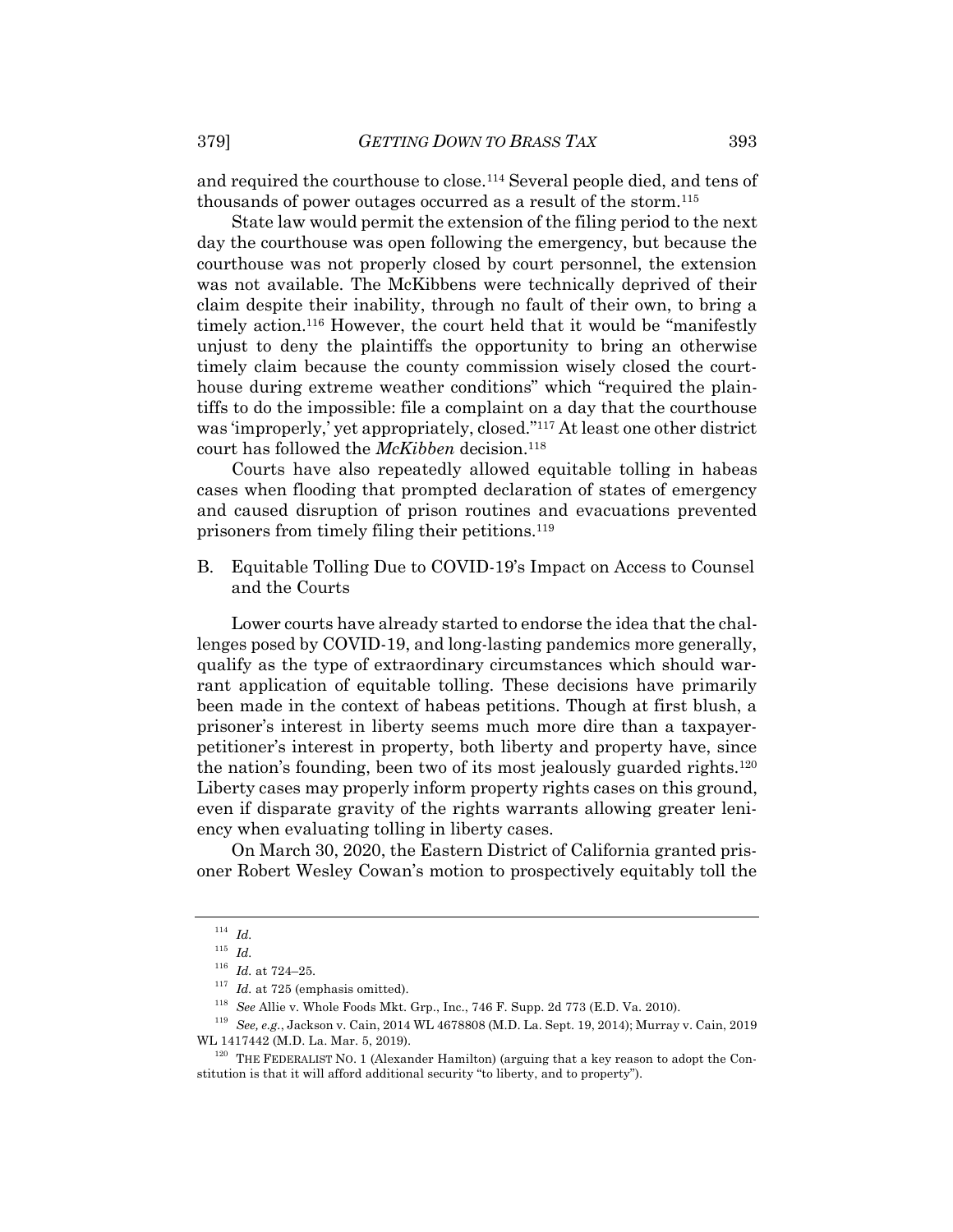limitations period prescribed by 28 U.S.C. § 2244, the federal habeas statute, from May 15 to August 13.121 The court allowed tolling on the basis that "emergency conditions brought about by [the] pandemic had and would prevent petitioner's timely completion of the petition to be filed  $\dots$  notwithstanding the exercise of reasonable diligence." $122$ 

In August, the court granted him another extension until November 11 based on the pandemic's interference with his access to counsel and the closure and impairment of function of the courts.123 It found that, "notwithstanding the continuing exercise of clearly reasonable diligence, the COVID-19 pandemic makes it unlikely and very well impossible that a complete federal habeas petition . . . can be completed and filed prior to the requested, as tolled deadline of November 11, 2020."124

The court granted equitable tolling yet again in November, extending his filing deadline until May 11, 2021, based on "governmental and judicial emergencies; various stay-at-home directives; cancellation of prison visits;" and "impediments to accessing office resources . . . and related claim development" "continuing without a clear end in sight."125

Similarly, in *Pickens v. Shoop*,<sup>126</sup> the district court emphasized its agreement that pandemic-related challenges should warrant the application of equitable tolling. Though it declined to grant the extraordinary remedy of prospective tolling, the court was clear that it would be receptive to tolling arguments in response to hardships that had actually materialized.127 The court acknowledged the impact of the declared state of emergency on the function of government operations, noting that it seemed "obvious that 'extraordinary circumstances' likely stand in the way of Pickens timely filing a complete petition."128 Though stressing its preference for cautious approaches, the court signaled its openness to tolling to future litigants by stressing that "this Court is inclined to find equitable tolling as to any amended claim whose factual predicate *even facially appears* to have required the type of in-person contact, or any other activities such as travel, that the current state of emergency impedes."129

There is also indication that courts may respond to the severity of COVID-19 by relaxing the standard for circumstances that rise to the

<sup>121</sup> Cowan v. Davis, 2020 WL 4698968, at \*1 (E.D. Cal. Aug. 13, 2020).

<sup>122</sup> *Id.*

<sup>123</sup> *Id.*

 $124$  *Id.* at \*6.

 $^{125}\,$  Cowan v. Davis, 2020 WL 6544251, at \*1, \*2–3 (E.D. Cal. Nov. 6, 2020).

<sup>126</sup> 2020 WL 3128536 (S.D. Ohio June 12, 2020).

 $^{127}$   $\,$   $Id.\;$  at \*2–3.

<sup>128</sup> *Id.* at \*3.

<sup>129</sup> *Id.* (emphasis added).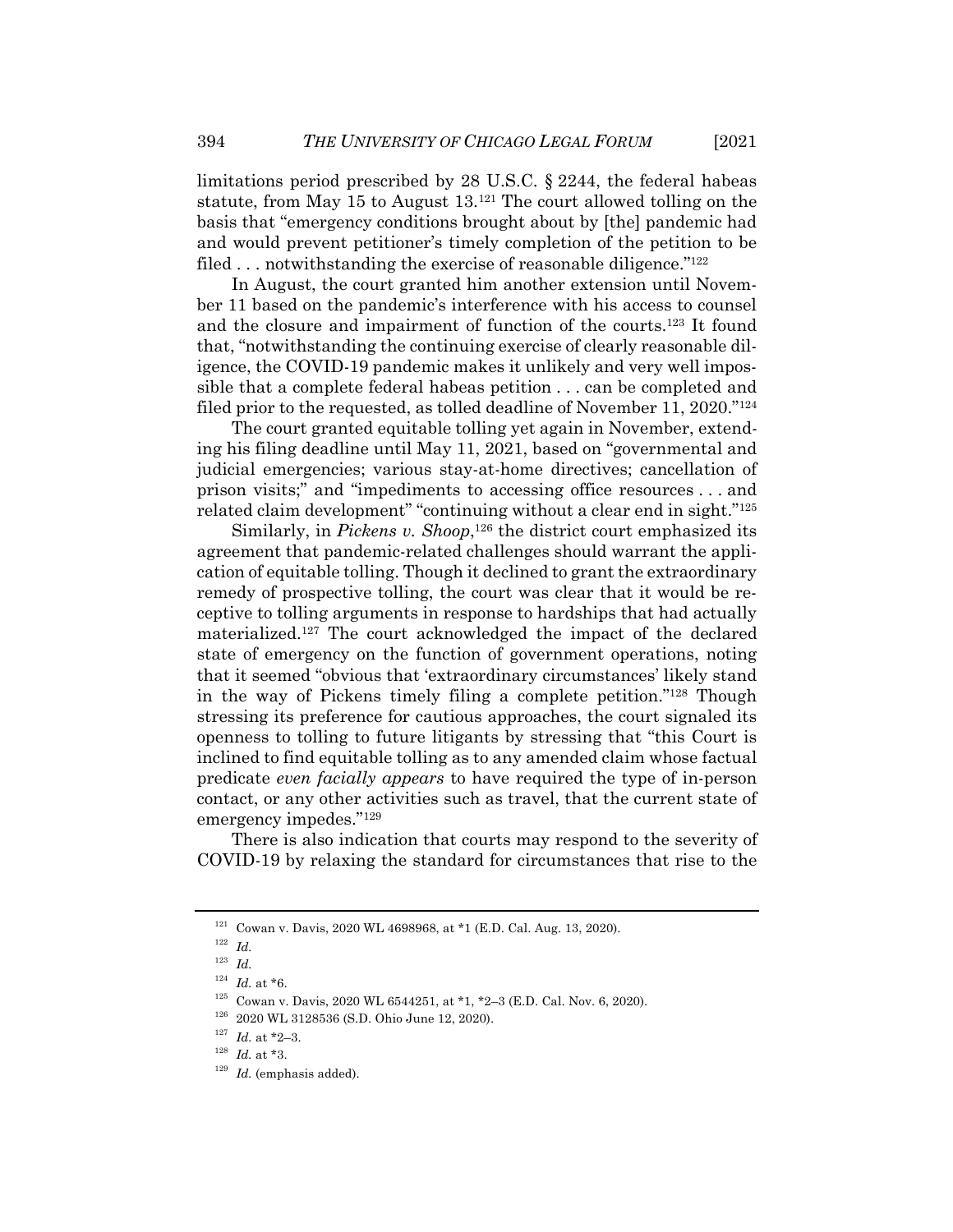level of extraordinary. In *Brown v. Davis*, <sup>130</sup> the court found good cause to allow the late filing of a reply brief when counsel erroneously calendared the due date for the petitioner's reply brief and did not realize the mistake due to COVID-19-related childcare responsibilities.131 Admittedly, the standard for allowing that type of late filing is much lower than that for allowing equitable tolling.132 However, perhaps the decision still indicates an increasingly sympathetic view towards petitioners who request equitable tolling based on pandemic-related challenges, much like Mr. Brown's counsel's new caretaking obligations. Further, like the court in *Cowan*, the *Brown* court went on to prospectively equitably toll Brown's deadline to file his habeas petition until June 1, 2021, similarly based on the pandemic's interference with court function and access to counsel.133

Plaintiff Lemarkcus Kelly had similar success with an equitable tolling argument in his Prison Litigation Reform Act compassionate release case.134 In *United States v. Kelly*, <sup>135</sup> the court decided that the Act's exhaustion requirements were not jurisdictional and thus could be equitably tolled.136 It then found that the high number of COVID-19 cases and deaths were extraordinary circumstances that prevented Kelly from waiting out the exhaustion requirement.137 The statistics were "not mere abstractions for Kelly," as the first Bureau of Prisons inmate COVID-19 death occurred at his facility138 and social distancing in prison was difficult.

Lower courts are also extending the equitable tolling arguments advanced by prisoner plaintiffs to administrative disputes, much like the tax context. In *Joseph v. United States*, <sup>139</sup> a California district court considered an appeal from a United States Department of Agriculture (USDA) decision to disqualify Save More Food Market, owned by the plaintiffs, from participation in the Supplemental Nutrition Assistance Program (SNAP).<sup>140</sup> Based on analysis of the store's SNAP transactions, the agency concluded that the plaintiffs were engaging in "trafficking" of SNAP benefits. 7 U.S.C. § 2023(a)(13) provides that plaintiffs have

<sup>130</sup> 482 F. Supp. 1049 (E.D. Cal. 2020).

 $^{131}\,$   $Id.\;$  at 1052.

<sup>132</sup> *See* Purjes v. Plausteiner, 2017 WL 6055047, at \*1, \*3 n.9 (S.D.N.Y. Sept. 27, 2017) (accepting the late filing of a reply brief in a footnote without discussion).

<sup>133</sup> *Id.* at \*8.

 $^{134}\,$  United States v. Kelly, 2020 U.S. Dist. LEXIS 77080, at \*1 (S.D. Miss. May 1, 2020).

<sup>135</sup> 2020 U.S. Dist. LEXIS 77080 (S.D. Miss. May 1, 2020).

 $^{136}$   $\,Id.$  at \*7–11.

<sup>137</sup> *Id*.

 $^{138}$   $\,$   $Id.\;$  at \*12.

<sup>139</sup> 2020 U.S. Dist. LEXIS 230558, at \*1 (N.D. Cal. Dec. 7, 2020).

 $140$  *Id.* at \*2.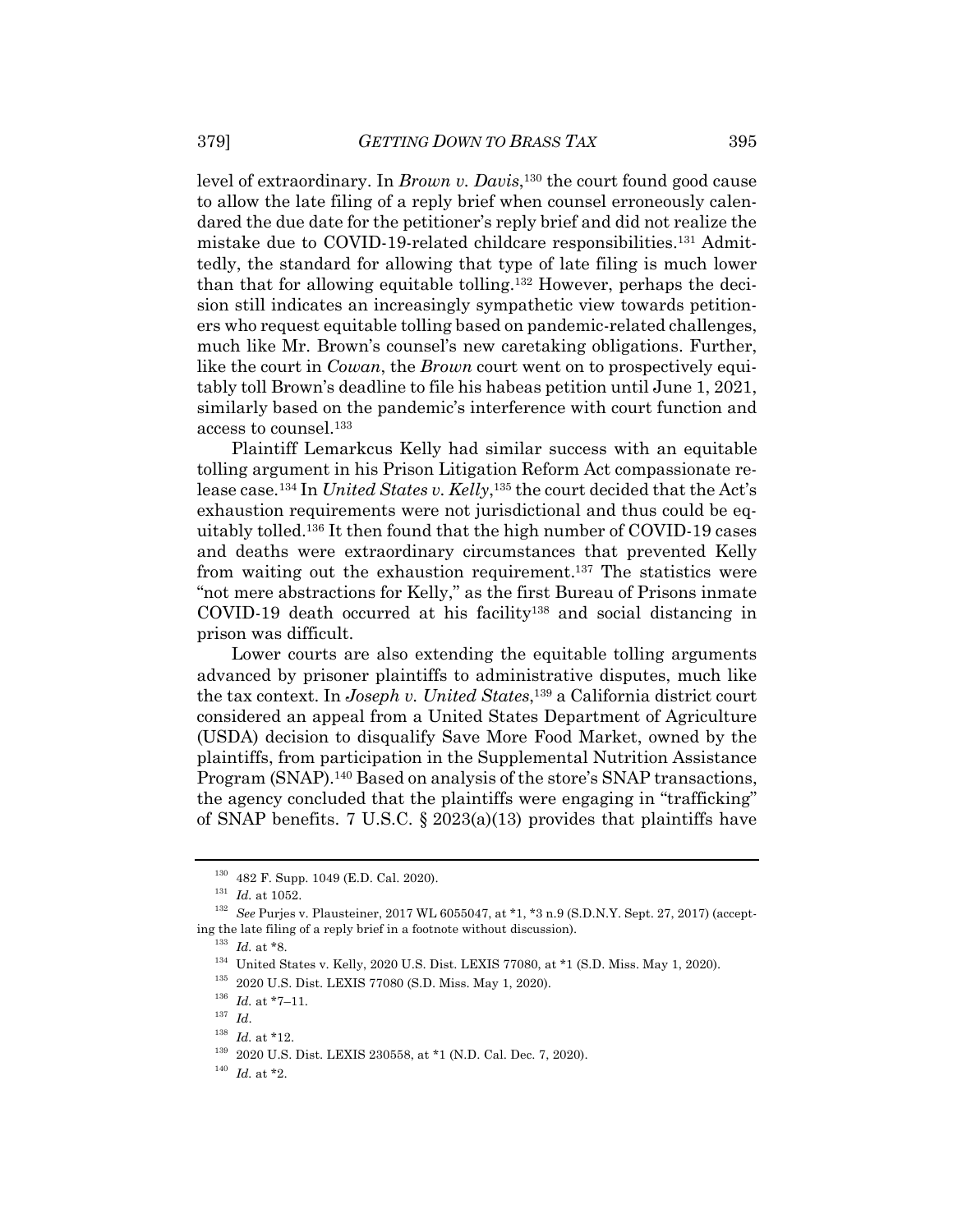thirty days to file a complaint to obtain judicial review of the USDA's determination.141 The plaintiffs filed their complaint thirty-six days late, but they argued that they should be eligible for equitable tolling because their tardiness was attributable to the stay-at-home orders which "impeded their ability to find and retain an attorney to prepare the lawsuit."142 The court agreed with the plaintiffs, describing the "public health crisis and resulting restrictions on civil and personal life" as "extraordinary circumstances by any measure."143 The court suggested that the consequences of the pandemic were most keenly felt in the early part of 2020 and noted that the plaintiffs' time limit was running during that time.144

#### C. Similarities to the Tax Context

Pandemic-affected taxpayers make interesting cases for equitable tolling. In some ways, they are like the plaintiff in *Rubin v. United States*<sup>145</sup> who was misled by a letter from the IRS, as the circumstances giving rise to tolling are incredibly individualized. Yet they are also like the plaintiffs in *McKibben*, who needed tolling in response to a natural disaster that affected whole swaths of society in identical ways.146 A blend of both personalized and communal implications is seen in *Joseph* and the prisoner-plaintiff cases. $147$  Though COVID-19 is a shared setback which has generated challenges which are faced by many, it is the unique experience of those challenges by a plaintiff which warrants the application of equitable tolling.

Thus, despite the difference between the ongoing pandemic and the short-term nature of a snowstorm, pandemic-affected taxpayers may suffer from similar challenges to those which gave rise to the decision in *McKibben*. Just like the snowstorms and floods in those cases, COVID-19 has triggered states of emergency, and on a much greater scale—active states of emergency in response to the pandemic endured

 $^{141}$   $\, Id.$  at \*3.

 $142$  *Id.* at \*3-4.

 $^{143}$   $\, Id.$  at \*7–8.

<sup>&</sup>lt;sup>144</sup> *Id.* at \*8.

<sup>145</sup> 2019 WL 7205995, at \*1, \*6 (C.D. Cal. Nov. 21, 2019).

<sup>146</sup> 288 F. Supp. 2d 723 (N.D. W. Va. 2003).

<sup>147</sup> 2020 U.S. Dist. LEXIS 230558, at \*1 (N.D. Cal. Dec. 7, 2020).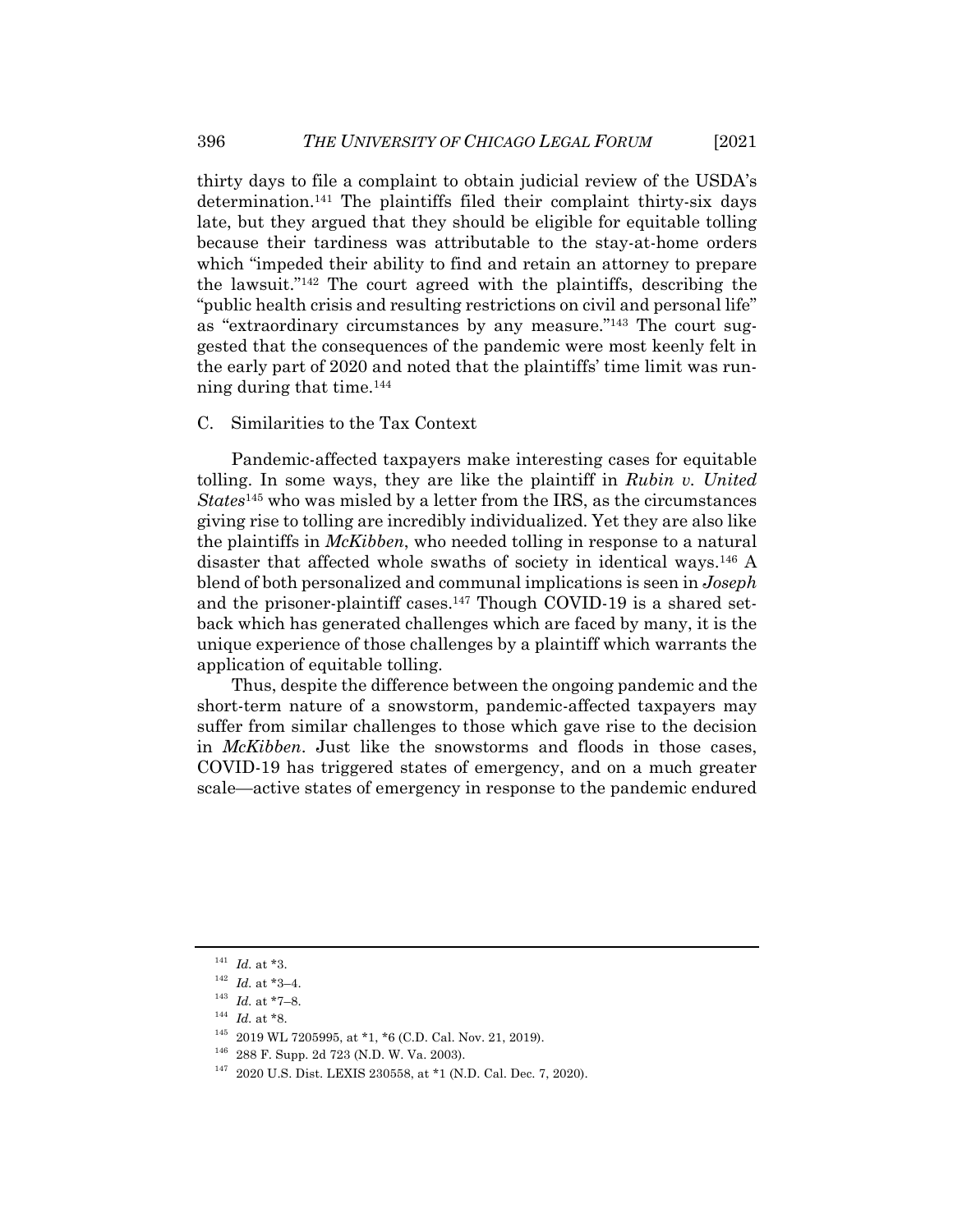for several months in every state and nationally.148 In response, courthouses closed or reduced certain operations.<sup>149</sup> The Tax Court specifically closed in March 2020,150 did not begin accepting mail again until July 10,151 and as of one year later, still was not fully open to the public.152 Many of the IRS's taxpayer and practitioner assistance services were not staffed for a period of time153 and still were described in mid-December as having "service delays."154 Further, lockdown and stay-athome orders have been issued, which may interfere with a plaintiff's ability to seek counsel.155 These are meaningful barriers for ordinary taxpayers—much like those that existed for the plaintiffs in the state of emergency cases.

One crucial difference between a COVID-19 case and the prior cases, though, is that the pandemic has lasted over a year, while the emergencies giving rise to *McKibben* and the other cases lasted only days. Perhaps the duration matters. For example, as of 2017, the time limit for filing a § 6532(c) wrongful levy suit is two years. Imagine a taxpayer, Jane, whose period began running in September 2018. If Jane did not begin seeking legal or tax assistance until March 2020, it may be hard for her to claim equitable tolling, as eighteen months went by as she failed to diligently pursue her rights. However, what if Jane's period began running in September 2019? By March 2020, only six months would have passed; perhaps then she could argue that she was not failing to be diligent, as she still had eighteen months left to file when the barrier arose.

<sup>148</sup> *Status of State COVID-19 Emergency Orders*, *supra* note 19.

<sup>149</sup> *Courts Suspending Jury Trials as COVID-19 Cases Surge*, U.S. CTS. (Nov. 20, 2020), https://www.uscourts.gov/news/2020/11/20/courts-suspending-jury-trials-covid-19-cases-surge [https://perma.cc/99H7-W3GL] (announcing that two dozen U.S. district courts were suspending jury trials or grand jury proceedings and scaling back other courthouse activities).

<sup>150</sup> Press Release, U.S. Tax Ct. (Mar. 11, 2020), https://www.ustaxcourt.gov/press/03112020.pdf [https://perma.cc/Q946-CDM4].

<sup>151</sup> Press Release, U.S. Tax Ct. (June 11, 2020), https://www.ustaxcourt.gov/press /06192020.pdf [https://perma.cc/95NV-8HJD].

<sup>&</sup>lt;sup>152</sup> As of December 20, the Tax Court has resumed accepting hand-delivered documents, but proceedings are still being conducted remotely. *See Press Releases*, U.S. TAX CT., https://www.ustaxcourt.gov/press\_releases.html [https://perma.cc/HNW4-FMRA].

<sup>153</sup> *Covid-19: IRS Postpones Most Tax Deadlines; Court and Agency Closures Delay Federal Tax Cases—UPDATE*, LATHAM & WATKINS, CLIENT ALERT NO. 2641 (Apr. 2020) https://www.lw.com /thoughtLeadership/COVID-19-IRS-Postpones-Tax-Deadline-and-Court-and-Agency-Closures-Will-Delay-Federal-Tax-Cases [https://perma.cc/GJ5H-P8EV].

<sup>154</sup> *IRS Operations During COVID-19: Mission-Critical Functions Continue*, IRS, https://www.irs.gov/newsroom/irs-operations-during-covid-19-mission-critical-functions-continue [https://perma.cc/ANQ5-76VN] (last updated July 16, 2021) ("Our service delays include: [l]ive phone support, [p]rocessing tax returns filed on paper, [a]nswering mail from taxpayers, [r]eviewing tax returns, even for returns filed electronically.").

<sup>155</sup> *See Coronavirus Restrictions and Mask Mandates for All 50 States*, N.Y. TIMES, https://www.nytimes.com/interactive/2020/us/states-reopen-map-coronavirus.html, [https://perma.cc/RP7X-5LTQ] (last updated Dec. 18, 2020).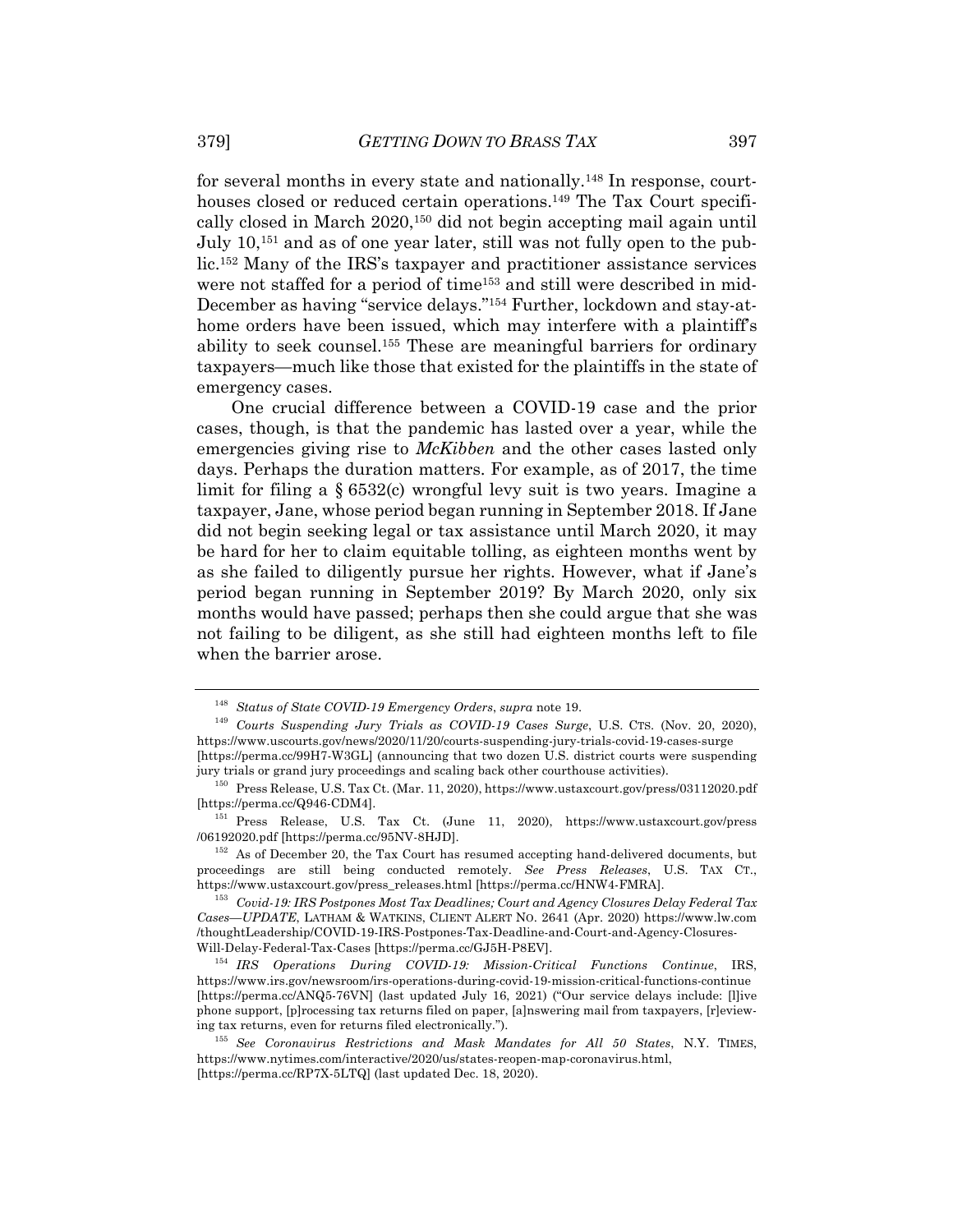Surely by the expiration of her filing deadline in September 2021, Jane could find tax assistance or legal counsel. But now imagine that Jane was one of the millions of Americans who lost her job because of the COVID-19 pandemic.156 She likely only received \$3,200 in stimulus payments to get her through the summer of 2021, and that is assuming she was able to qualify based on her 2019 tax return.157 Her state unemployment assistance was difficult to navigate.158 She blew through her savings trying to pay rent,<sup>159</sup> and eviction moratoria were about to expire.160 Even though Jane might have had the time to find legal counsel or tax assistance in theory, her time was better used trying to make ends meet, and she certainly did not have the money for it. In such a case, the pandemic is long-lasting, but so are its effects, and courts may consider whether duration is a mitigating factor in the fact-specific inquiry that is required to determine whether tolling is warranted.

Further, just because the pandemic is long-lasting does not mean that all of its impacts are foreseeable or avoidable. Imagine another taxpayer, John. In November 2020, he was issued an unfavorable Notice of Determination regarding the IRS's intent to file a Notice of Federal Tax Lien, which entitles him to petition the Tax Court under  $\S 6330(d)(1)$ . He had thirty days to do so, and because he lived in the District of Columbia, this requirement was non-jurisdictional.<sup>161</sup>

Assume John was fortunate to avoid the struggles faced by Jane; he kept his job, so he was able to begin seeking a lawyer by the end of the first week, and by the end of the second week he had hired one and began planning to file his suit. However, before finalizing plans with the lawyer, John contracted COVID-19. He developed a severe case and had to be hospitalized for two weeks, like approximately 15 percent of hospitalized COVID-19 patients.162 When the lawyer did not hear from

<sup>156</sup> *The Employment Situation*, *supra* note 12.

<sup>157</sup> *See What to Know About All Three Rounds of Coronavirus Stimulus Checks*, PETER G. PETERSON FOUND. (Mar. 15, 2021), https://www.pgpf.org/blog/2021/03/what-to-know-about-allthree-rounds-of-coronavirus-stimulus-checks [https://perma.cc/WEC9-M7U6].

<sup>158</sup> *See, e.g.*, Sally Beauvais, *Texas' Unemployment System Is Confusing and Frustrating. Here's How to Navigate It.*, THE TEX. TRIB. (Dec. 4, 2020), https://www.texastribune.org/2020/12/04/texasunemployment-how-to-apply/ [https://perma.cc/DA6X-YEAT].

<sup>159</sup> Michael Sainato, *'Nothing Under Our Tree:' Millions in U.S. Cope with Financial Misery During Holiday Season*, GUARDIAN (Dec. 19, 2020), https://www.theguardian.com/world /2020/dec/19/us-millions-financial-misery-during-holiday-season [https://perma.cc/44S8-YBJN] (quoting nurse Sierra Schauvilegee: "I used all my savings to survive and I begged my mother to move in until I received rental assistance and food stamps, that is all I literally have").

<sup>160</sup> Trevor Ault et al., *Eviction Crisis Looms as Millions Rely on Federal Moratorium Expiring This Month*, ABC NEWS (Dec. 9, 2020), https://abcnews.go.com/US/eviction-crisis-looms-millionsrely-federal-moratorium-expiring/story?id=74589282 [https://perma.cc/8Z2J-F4XB].

<sup>161</sup> *See* discussion *supra* note 73 and accompanying text.

<sup>162</sup> *Preliminary Medicare COVID-19 Data Snapshot*, CTRS. FOR MEDICARE & MEDICAID SERVS. 11 (Sept. 11, 2020), https://www.cms.gov/files/document/medicare-covid-19-data-snapshot-fact-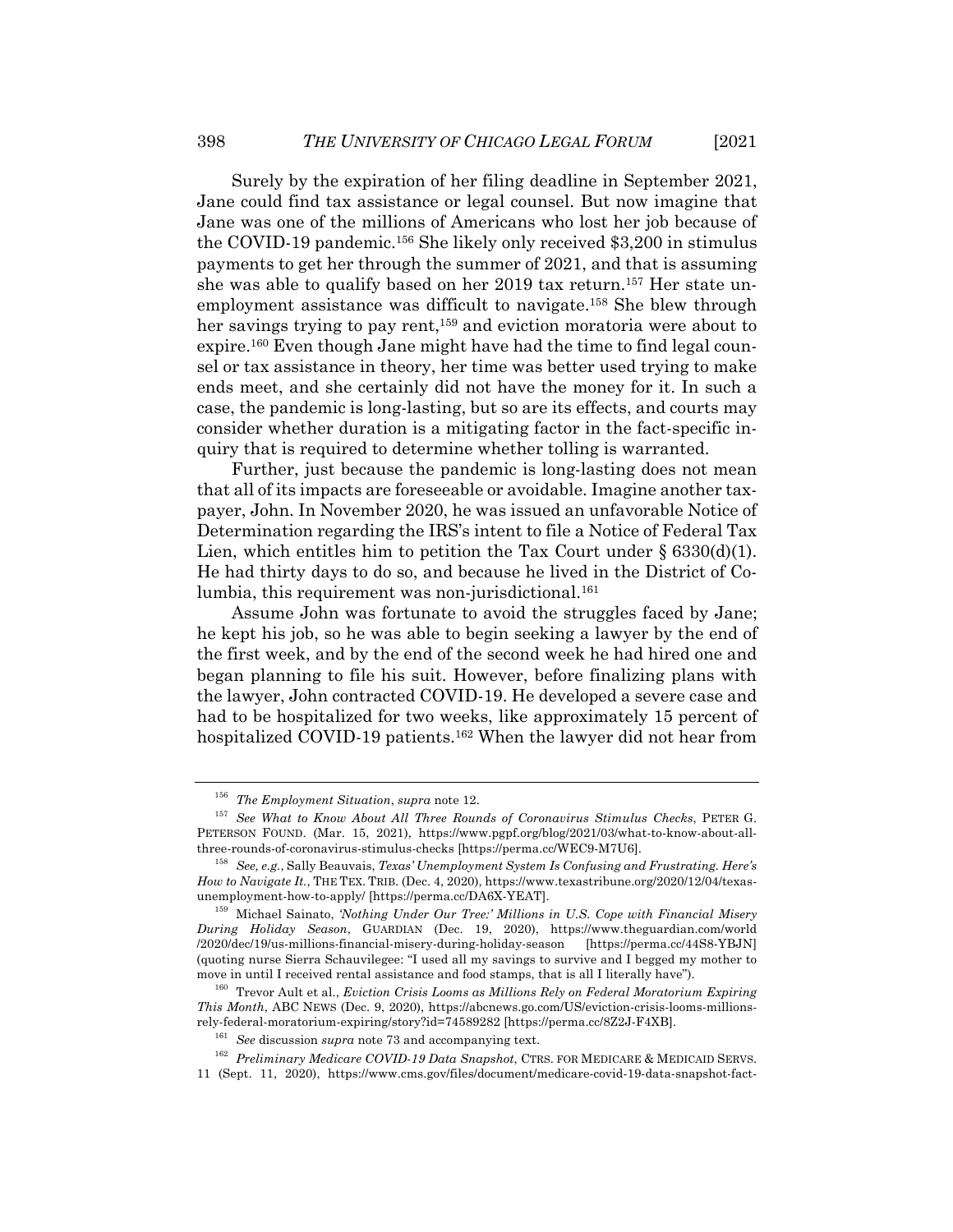John, he did not file the suit, and John's time limit expired. John was diligently pursuing his rights, and extraordinary circumstances prevented him from meeting the deadline through no fault of his own. In such a case, the long-lasting nature of the pandemic still does not provide an opportunity to mitigate barriers to timely filing.

Some of the burdens faced by our hypothetical tax plaintiffs are identical to those that district courts have recognized when granting equitable tolling for prisoner plaintiffs. Cowan, Pickens, and Brown asserted that COVID-19 had interfered with their ability to access the materials necessary develop their cases, and the same is true for tax plaintiffs; the pandemic also "wreaks havoc with taxpayers' ability to gather documents, find paid help, or even find free help."163 The habeas cases cited court closures as a reason for tolling, and those closures similarly affect tax plaintiffs.164 The Tax Court specifically was not fully accessible beginning in March 2020, and still was not as of July 2021.165 The courts also noted the habeas plaintiffs' difficulty when trying to meet with their lawyers. In some ways that challenge is similar to the unavailability and delay of IRS taxpayer and practitioner assistance services that has occurred in the tax context;<sup>166</sup> both struggles prevent plaintiffs from getting the help they need to timely file.

Tax plaintiffs likely would have less in common with prisoners seeking compassionate release, as the purpose of their tax litigation would not be to seek relief from the exponential risk of contracting a potentially deadly disease while incarcerated.167 To rely on such cases, taxpayer-petitioners would need to establish that, due to preexisting conditions, they would have been particularly at risk should they have contracted COVID-19. Further, they would need to show that the activities necessary to meet their filing deadlines would have created greater

sheet-september2020.pdf [https://perma.cc/9WTJ-C253].

<sup>163</sup> Bryan Camp, *Lesson From the Tax Court: Late is Late! The Impact of COVID-19 on Filing Petitions*, TAXPROF BLOG (May 11, 2020), https://taxprof.typepad.com/taxprof\_blog/2020/05/lessonfrom-the-tax-court-late-is-late-the-impact-of-covid-19-on-filing-petitions.html [https://perma.cc/SF9P-CE9P].

<sup>164</sup> *Courts Suspending Jury Trials as COVID-19 Cases Surge*, *supra* note 149.

<sup>165</sup> *See* Press Release, U.S. Tax Ct. (Mar. 11, 2020), *supra* note 150 (showing that as of December 20, the Tax Court had resumed accepting hand-delivered documents, but proceedings were still being conducted remotely).

<sup>166</sup> *See Covid-19: IRS Postpones Most Tax Deadlines; Court and Agency Closures Delay Federal Tax Cases—UPDATE*, LATHAM & WATKINS, CLIENT ALERT NO. 2641 (Apr. 2020), https://www.lw.com/thoughtLeadership/COVID-19-IRS-Postpones-Tax-Deadline-and-Court-and-Agency-Closures-Will-Delay-Federal-Tax-Cases [https://perma.cc/GJ5H-P8EV]; *IRS Operations During COVID-19: Mission-Critical Functions Continue*, *supra* note 154.

<sup>167</sup> *See* Beth Schwartzapfel et al., *1 in 5 Prisoners in the U.S. Has Had COVID-19*, MARSHALL PROJECT (Dec. 18, 2020), https://www.themarshallproject.org/2020/12/18/1-in-5-prisoners-in-theu-s-has-had-covid-19 [https://perma.cc/6UBB-83LD] (noting that the COVID-19 positivity rate among state and federal prisoners is four times as high as the general population).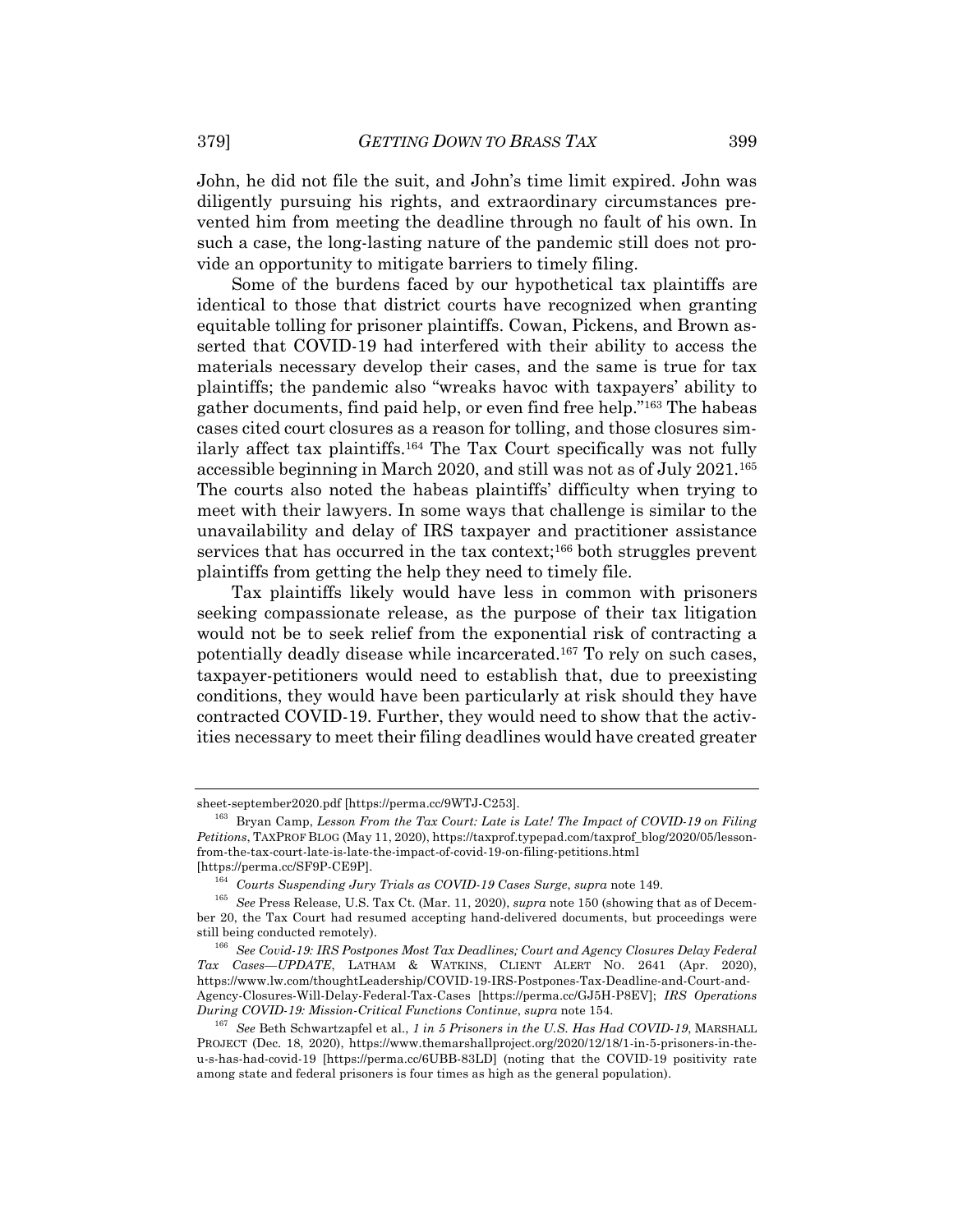risk of exposure to COVID-19. Considering that many taxpayer assistance resources are available online and the courts have adapted to the virtual environment, taxpayer-petitioners seem unlikely to succeed on this type of theory.168

Reliance on *Joseph* would likely be most persuasive for tax litigants. Taxpayers contesting a decision by the IRS are similarly situated to participants in a government assistance program contesting a decision to disqualify them. Both are challenging administrative determinations in the courts, and they are likely litigating under statutes with similar constructions. Further, the stakes of the decision are alike. Both allege a monetary injury; there are no direct life or personal liberty interests at stake as in the prison plaintiff cases. Using a theory like the one that succeeded in *Joseph*, tax plaintiffs who lived in areas with stayat-home orders during their periods of limitation may be able to persuade courts to grant equitable tolling based on impediment to their ability to secure legal services.

In addition to the challenges giving rise to the state of emergency and habeas cases, an estimated 51 percent of United States COVID-19 hospitalizations lasted longer than eight days.<sup>169</sup> Many Americans chose to quarantine away from their traditional primary residences where they receive mail.<sup>170</sup> And there were a myriad of service issues with the United States Postal Service during 2020.<sup>171</sup> It seems entirely plausible that taxpayers could be prevented by any combination of these extraordinary COVID-19 circumstances from satisfying filing deadlines. The extended duration of the federal and state declarations of emergency lends support to the idea that the ongoing nature of the pandemic did not reduce the severity of its barriers to timely filing, and courts should not lessen their sympathy for affected taxpayers just because they suffered COVID-19-related impacts later on in the pandemic.172

<sup>&</sup>lt;sup>168</sup> It is worth noting that citing technology resources as a reason to withhold tolling assumes both technology access and technology literacy. Struggling taxpayer-petitioners may have neither, but advising courts on how to respond to such situations is better left for another Commentator.

<sup>169</sup> *Preliminary Medicare COVID-19 Data Snapshot*, *supra* note 162.

<sup>170</sup> Anna Bahney, *For These Buyers, Second Homes Are Much More Than Vacation Spots*, CNN BUS. (July 7, 2020), https://www.cnn.com/2020/07/07/success/real-estate-coronavirus-buying-anoptional-home/index.html [https://perma.cc/R8LV-3Y6X].

<sup>171</sup> *See* Jordan Weissman & Aaron Mak, *How Much Should You Panic over the U.S. Postal Service?*, SLATE (Aug. 21, 2020), https://slate.com/business/2020/08/usps-mail-slowdown-dejoytrump-election.html [https://perma.cc/LUJ2-ZPNC]; Aaron Mak, *Why the Mail System Is Buckling*, SLATE (Dec. 18, 2020), https://slate.com/business/2020/12/postal-service-delays-problems-holidayscovid.html [https://perma.cc/R8DR-JH6F].

<sup>172</sup> Scudellari, *supra* note 17.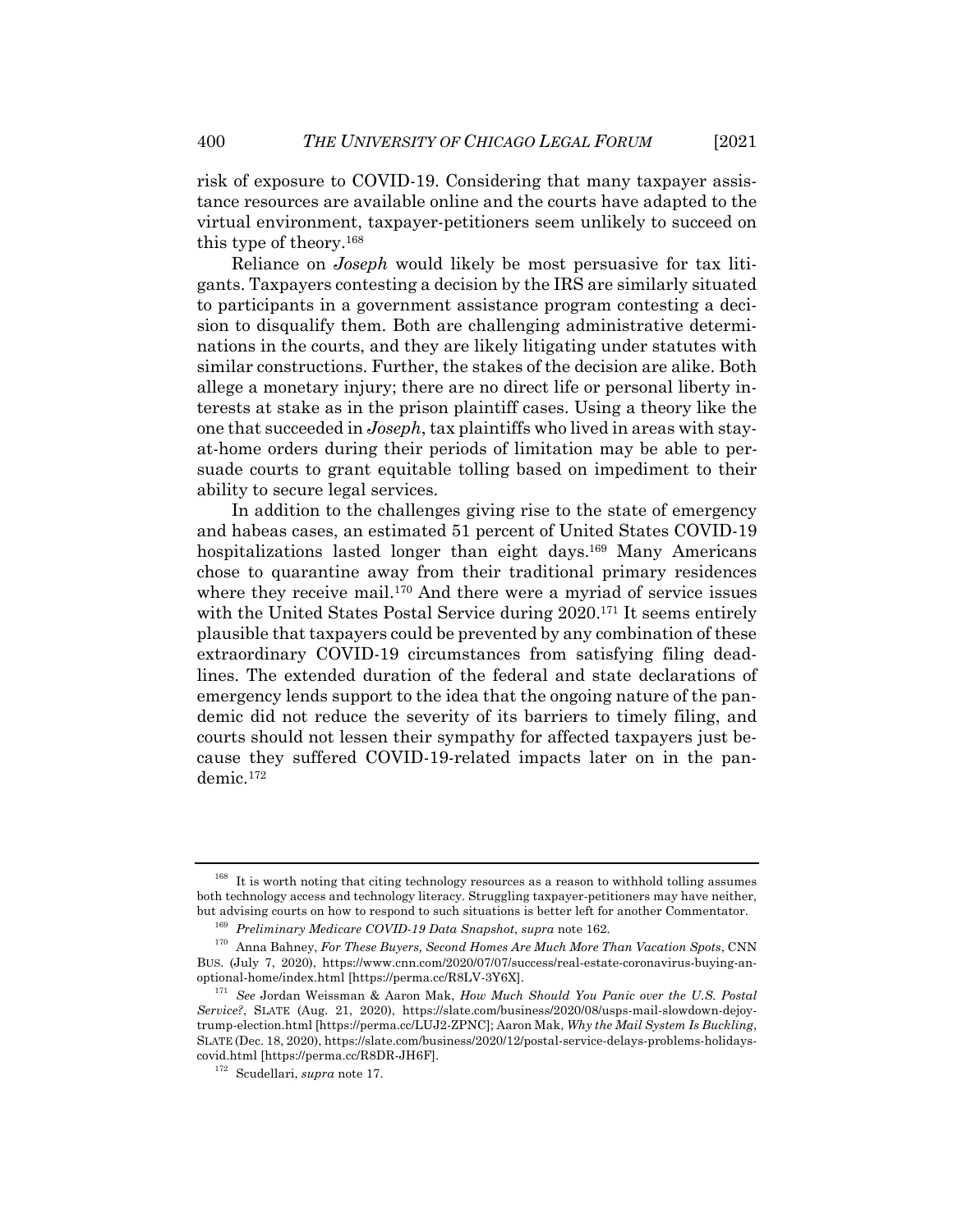#### D. Distinguishing COVID-19 from Other Routine Medical Care

The above discussion of the pandemic-related obstacles to bringing suit illustrates why COVID-19 should be treated with more flexibility than more common medical problems. First, many challenges created by the pandemic are not present with other illnesses. Widespread lockdowns and court closures are unique responses to COVID-19's high virulence and potential lethality, so petitioners experiencing other healthrelated difficulties would not have the same substantial barrier to accessing the courts and legal assistance.

Further, one would expect petitioners facing more routine medical hardships to rely on their support networks of friends and family to navigate any legal obligations that arose. The necessary public health response to COVID-19 counsels the exact opposite—to fight the pandemic, government officials implored people to stay home and distance from others to the greatest extent possible. Friends and family likely would not shoulder the legal obligations themselves and would instead assist with time management tasks such as meals, childcare, and other household chores, in most cases requiring a substantial degree of inperson contact. Accordingly, reliance on support networks to meet filing deadlines in a way that would traditionally be reasonable would, in this case, run directly counter to more important public health policy.

And beyond the issue of contradicting public health policy, petitioners likely would also have practical problems turning to their support networks during the pandemic. As discussed previously, COVID-19 has drastically shifted caretaking and work obligations. During the pandemic, it seems probable that a struggling petitioner's friends and family may themselves be struggling, and thus would be much less available to provide the assistance we would usually expect. Based on the marked differences between the resources available to a typical taxpayer-petitioner experiencing routine medical hardship and those of one impacted by COVID-19, it is reasonable to argue that the latter should benefit from tolling even while the former, without more, would not.

## E. Possible Limiting Principles for Granting Tolling in Pandemic Tax Cases

Because highly individualized analyses of COVID-19's impact on taxpayer-petitioners would likely prove unwieldy and inconsistent, courts would benefit from reliance on limiting principles which promote the orderly and fair application of equitable tolling. One example may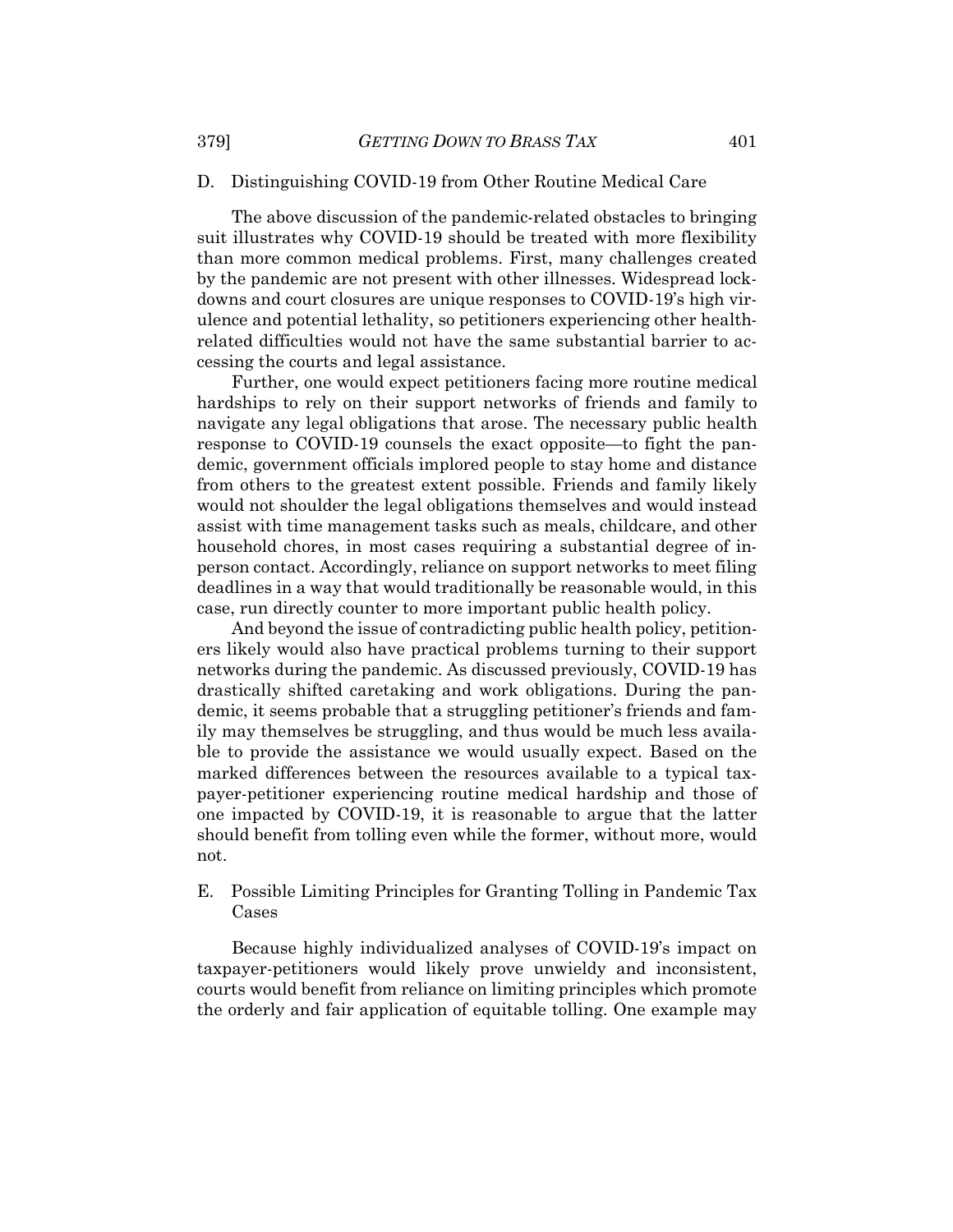be found in *United States v. Henry*,<sup>173</sup> in which the Western District of Pennsylvania held that a plaintiff did not qualify for pandemic-related equitable tolling because there was "no apparent 'nexus' between COVID-19 and [plaintiff's] failure to timely file his motion."174 Under the nexus test, mere "conclusory assertions" that COVID-19 created extraordinary circumstances would be insufficient, and plaintiffs must actually show that the pandemic prevented timely filing by impeding their ability to pursue their rights.175

To further develop the nexus test for use in determining the availability of tolling in tax cases, courts might borrow from 26 U.S.C. § 6511(h). Congress enacted § 6511(h) to partially overrule the Supreme Court's decision in *United States v. Brockamp*<sup>176</sup> that the deadline for filing tax refund claims was jurisdictional.177 Section 6511(h) creates an exception that tolls the period of limitation in the event that a taxpayer is financially disabled, defined as "unable to manage his financial affairs by reason of a medically determinable physical or mental impairment" so long as it "can be expected to result in death or [ ] has lasted or can be expected to last for a continuous period of not less than 12 months," and the individual's spouse or another person is not authorized to act on his or her behalf in financial matters.<sup>178</sup>

If § 6511(h)'s narrow definition of financial disability were the only circumstance which created a nexus between COVID-19 and the failure to file, only individuals who contracted COVID-19 and did not have someone authorized to act on their behalf would qualify for tolling, and it would only be warranted in refund or credit for overpayment cases. Many petitioners validly affected by the pandemic and in need of procedural relief would be excluded. Thus, courts could employ a modified definition of "disabled" which also includes petitioners who lost employment or income because of the pandemic's economic impact, those who struggled to obtain legal or tax assistance due to pandemic-related business closures, and those charged with new caregiving responsibilities which interfered with their ability to build their cases.

Such an expansion of the definition of disability to determine a nexus to COVID-19 would provide relief to deserving plaintiffs without allowing frivolous claims. Section 6511(h)(2)(A) provides that individuals must furnish proof of their impairments, and courts could continue

<sup>173</sup> 2020 U.S. Dist. LEXIS 234135 (W.D. Penn. Dec. 14, 2020).

 $174$  *Id.* at \*8.

 $^{175}$   $\,$   $\!d.$  at \*9–10.

 $^{176}\,$  519 U.S. 347 (1997).

 $^{177}$  15 MERTENS LAW OF FED. INCOME TAX'N § 58:36 (2021).

 $178$  26 U.S.C. § 6511(h)(2)(A-B) (2018).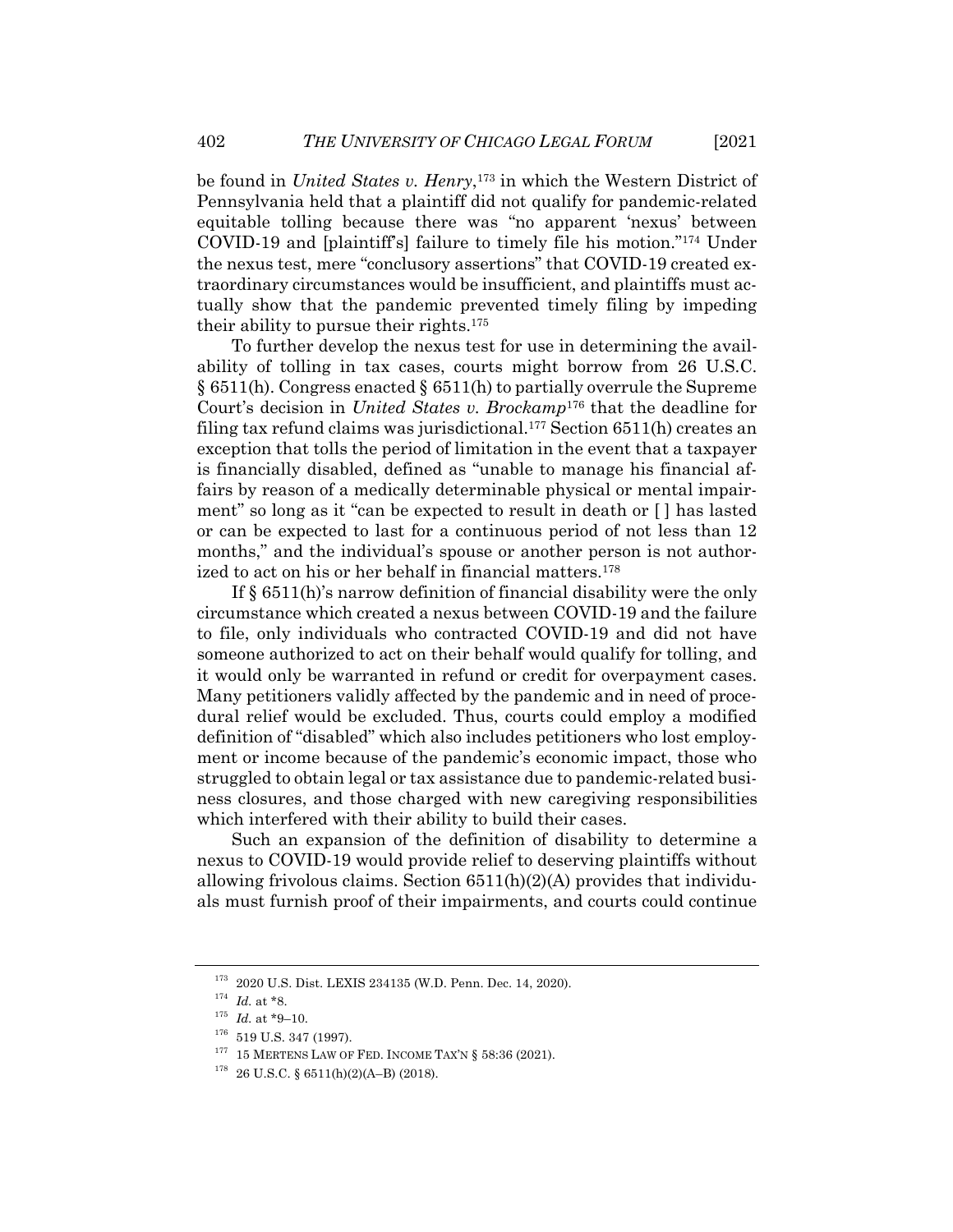to incorporate that requirement in order to weed out the aforementioned mere conclusory assertions. For example, a plaintiff who lost his or her job for cause could not establish the necessary nexus, as the job loss would not have resulted from COVID-19.

## IV. GRANTING OF EQUITABLE TOLLING RELIEF IS NECESSARY AND APPROPRIATE

Following from the conclusion that equitable tolling can be made available to taxpayers who can establish a nexus between COVID-19 and their failure to meet tax deadlines, this Part argues that such relief is both necessary and appropriate given economic circumstances. The relief provided thus far did little to help taxpayers affected later in the pandemic or by provisions beyond the return filing deadline, and there is no clear evidence that Congress intended to make tolling relief unavailable. Further, the Tax Court and district courts are in a unique position to mitigate access to justice problems by providing tolling on first instance, and such procedural relief would not be overly economically burdensome.

#### A. Current Relief Is Inadequate

Though equitable tolling should be granted based on the circumstances of individual plaintiffs, COVID-19 has caused broad-based economic hardships affecting many across the country, underscoring the urgency with which courts should act.179 Both federal and state governments have been conservative in their approach to relieving financial burdens in response to the pandemic. The primary procedural tax relief was the extension of filing deadlines through October 2020, and, as discussed in Part I, *supra*, that extension's practical value was reduced by the pandemic lasting much beyond its predicted six-month duration.180 When October came and went, taxes came due without struggling taxpayers having a real opportunity to get back on their feet. The deadline extension also did not alter time limits beyond the one for filing tax returns, which does little to help a person who was healthy up until contracting the virus in November and was thus rendered unable to file a timely response regarding a tax dispute. Such an outcome is not only possible but likely given the high number of cases the United States has experienced.181

<sup>179</sup> *See generally* Brian Root & Lena Simet, *United States: Pandemic Impact on People in Poverty*, HUM. RTS. WATCH (Mar. 2, 2021), https://www.hrw.org/news/2021/03/02/united-states-pandemic-impact-people-poverty# [https://perma.cc/EUQ6-NQJY].

<sup>180</sup> *COVID-19 Is Here. Now How Long Will it Last?*, *supra* note 16.

<sup>181</sup> *COVID in the U.S.: Latest Map and Case Count*, *supra* note 8.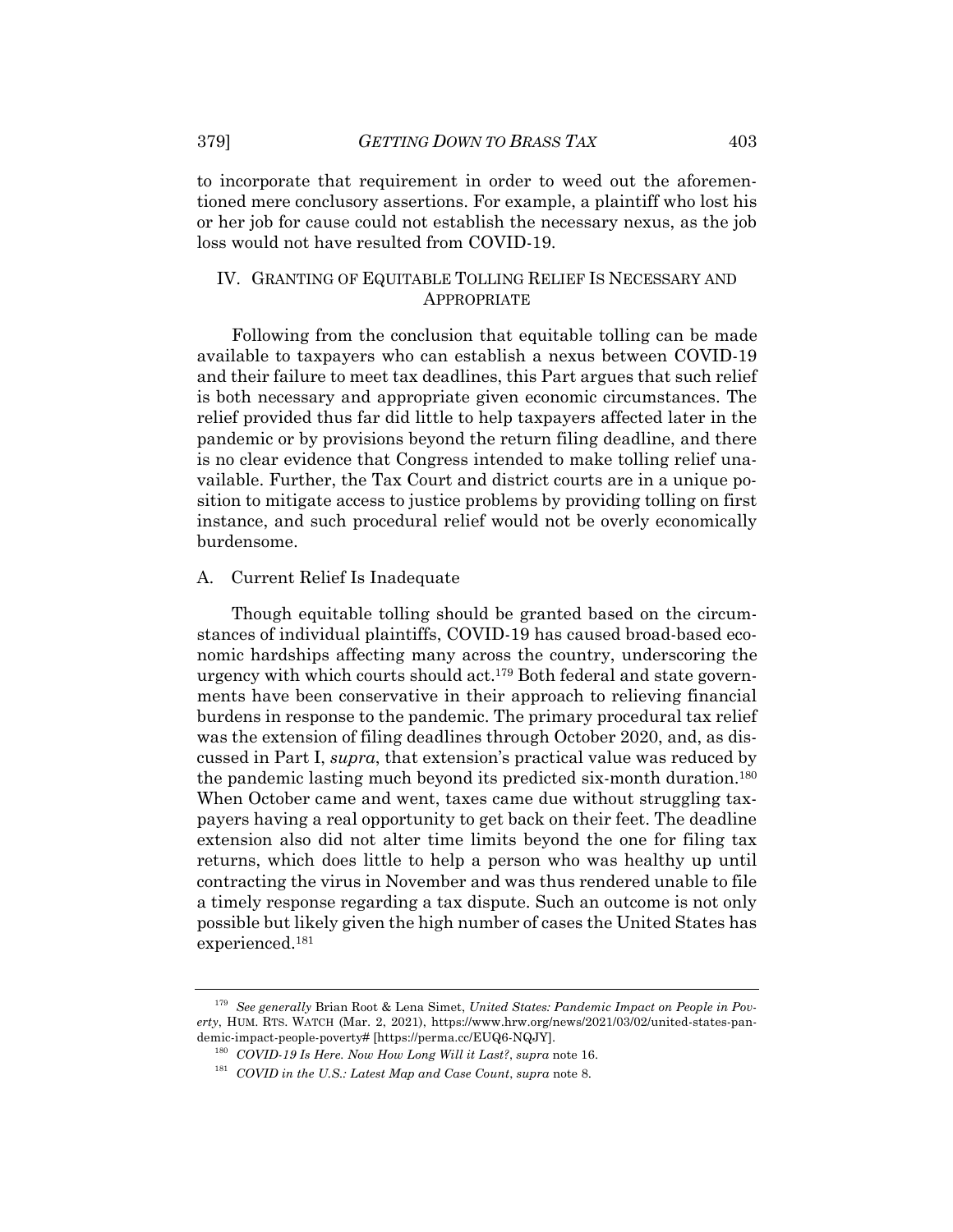Further, the stimulus payments likely did not constitute substantive tax burden relief for most. Through the Coronavirus Aid, Relief, and Economic Security (CARES) Act,<sup>182</sup> the federal government paid out \$1,200 in April 2020 to individuals who qualified based on their 2018 or 2019 tax returns, with an additional \$600 available for each dependent.183 The CARES Act also provided for unemployment benefits of \$600 per week for eleven weeks in addition to benefits provided by state governments.184 The later stimulus packages in December 2020 and March 2021 provided for payment of \$2,000 total in relief checks for qualifying individuals.185 The enormous relief bills were without a doubt legislative achievements, but individuals who qualified for the April stimulus payment only received \$1,809 on average<sup>186</sup> to last them the next nine months, all while the average United States rent cost as of February 2020 was \$1,468 per month.187

With United States vaccine distribution not nearing completion for some time<sup>188</sup> and the economy's rebound following closely behind, taxpayers have continued to struggle with their tax liability without some other kind of relief. The most compelling arguments against relief understandably would raise concerns about the balance against government interests in efficient administration and predictable tax revenue, especially given the expenditure of trillions of dollars in aid.189 But utilizing equitable tolling would not implicate either of those interests. Tolling is procedural relief and is therefore in fact the perfect balance of interests—it allows taxpayers to manage their barriers to suit without reducing their substantive tax liability and thus interfering with the government's reliance interests in their tax revenue.

<sup>182</sup> Pub. L. No. 116-136, 134 Stat. 281 (2020).

<sup>183</sup> *Id.* at § 2201; 134 Stat. at 335–40.

<sup>184</sup> Emily Cochrane, *Congress Strikes Long-Sought Stimulus Deal to Provide \$900 Billion in Aid*, N.Y. TIMES (Dec. 20, 2020), https://www.nytimes.com/2020/12/20/us/politics/congress-stimulus-deal.html [https://perma.cc/8XRK-QCGZ].

<sup>185</sup> *See What to Know About All Three Rounds of Coronavirus Stimulus Checks*, *supra* note 157.

<sup>186</sup> Darla Mercado, *This Is the Average Coronavirus Stimulus Payment in Your State*, CNBC (May 22, 2020), https://www.cnbc.com/2020/05/22/this-is-the-average-coronavirus-stimulus-payment-in-your-state.html [https://perma.cc/F5PH-QQ7B].

<sup>187</sup> *Average Monthly Apartment Rent in the United States from September 2016 to February 2020*, STATISTA (Mar. 2020), https://www.statista.com/statistics/1063502/average-monthly-apartment-rent-usa/ [https://perma.cc/RT6G-E5B7].

<sup>188</sup> Nandita Bose & Jeff Mason, *Biden Aims for 70% of U.S. Adults to Get One Vaccine Dose by July 4*, REUTERS (May 4, 2021), https://www.reuters.com/world/us/biden-set-outline-plans-makevaccine-doses-more-accessible-2021-05-04/.html [https://perma.cc/TZA2-3XZM].

<sup>189</sup> Cochrane, *supra* note 184.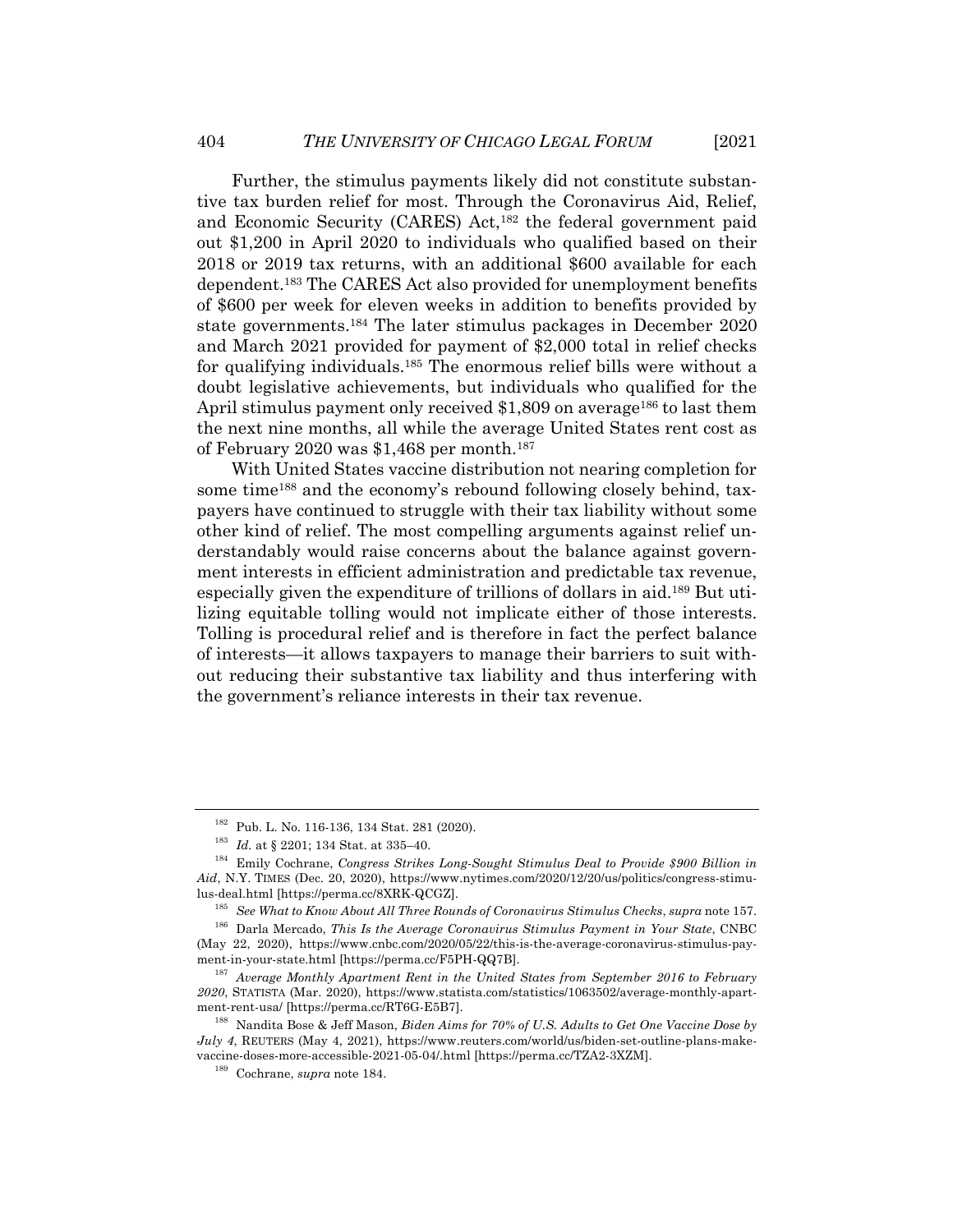B. Expanding Use of Equitable Tolling Does Not Present a Separation of Powers Problem

As the tests for jurisdictional requirements and the availability of equitable tolling heavily focus on congressional intent, some may argue that courts should leave expansions of equitable tolling to Congress. But the CARES Act was signed into law back in March 2020.190 At that time, Congress's priorities were not all that long-term; the CARES Act's provisions addressing tax issues were focused on helping relieve immediate economic burdens for individuals and employers through rebate and payroll tax adjustments.191 Alterations to procedural and jurisdictional considerations, in comparison, are longer-term solutions. The CARES Act's focus on immediate solutions reflects early predictions that the pandemic would be over by fall,<sup>192</sup> and its silence in March on equitable tolling of tax filing deadlines should not be construed as an explicit rejection of the idea.

Further, Congress's failure to revisit the idea also should not be considered a rejection. The legislature battled for months over a second stimulus bill, so it is perhaps unsurprising that it did not get to the topic of tax filing deadlines when it could hardly agree to approve \$600 stimulus checks.193 Though the Democrats took control of the White House and the Senate beginning in January 2021, Republicans quickly demonstrated that Democrats would need to make significant compromises in order to accomplish their agenda,194 so it is uncertain how soon Congress would be able to enact the Taxpayer Advocate Service's recommendation to make all IRC periods subject to equitable tolling.195

C. Access to Justice Concerns Exist Which the Tax Court and District Courts Are Uniquely Positioned to Resolve

Cases reconsidering old jurisdictional tax filing deadline precedents have most often come not from the Tax Court or district courts,

<sup>190</sup> Garrett Watson et al., *Congress Approves Economic Relief Plan for Individuals and Businesses*, TAX FOUND. (Mar. 30, 2020), https://taxfoundation.org/cares-act-senate-coronavirus-billeconomic-relief-plan/ [https://perma.cc/L3AJ-FVU9].

<sup>191</sup> *Id*.

<sup>192</sup> *COVID-19 Is Here. Now How Long Will it Last?*, *supra* note 16.

<sup>193</sup> Cochrane, *supra* note 184.

<sup>&</sup>lt;sup>194</sup> Benajamin Fearnow, *This Is Why We Fail': Democrats Accused of Caving on Trump Impeachment Trial Witnesses*, NEWSWEEK (Feb. 13, 2021), https://www.newsweek.com/this-why-wefail-democrats-accused-caving-trump-impeachment-trial-witnesses-1569147

<sup>[</sup>https://perma.cc/5KRR-LWPK] (discussing how Republicans threatened to filibuster all Senate business if Democratic House impeachment managers insisted on calling witnesses during former President Trump's second impeachment trial).

<sup>195</sup> *Rec. 47*, *supra* note 82.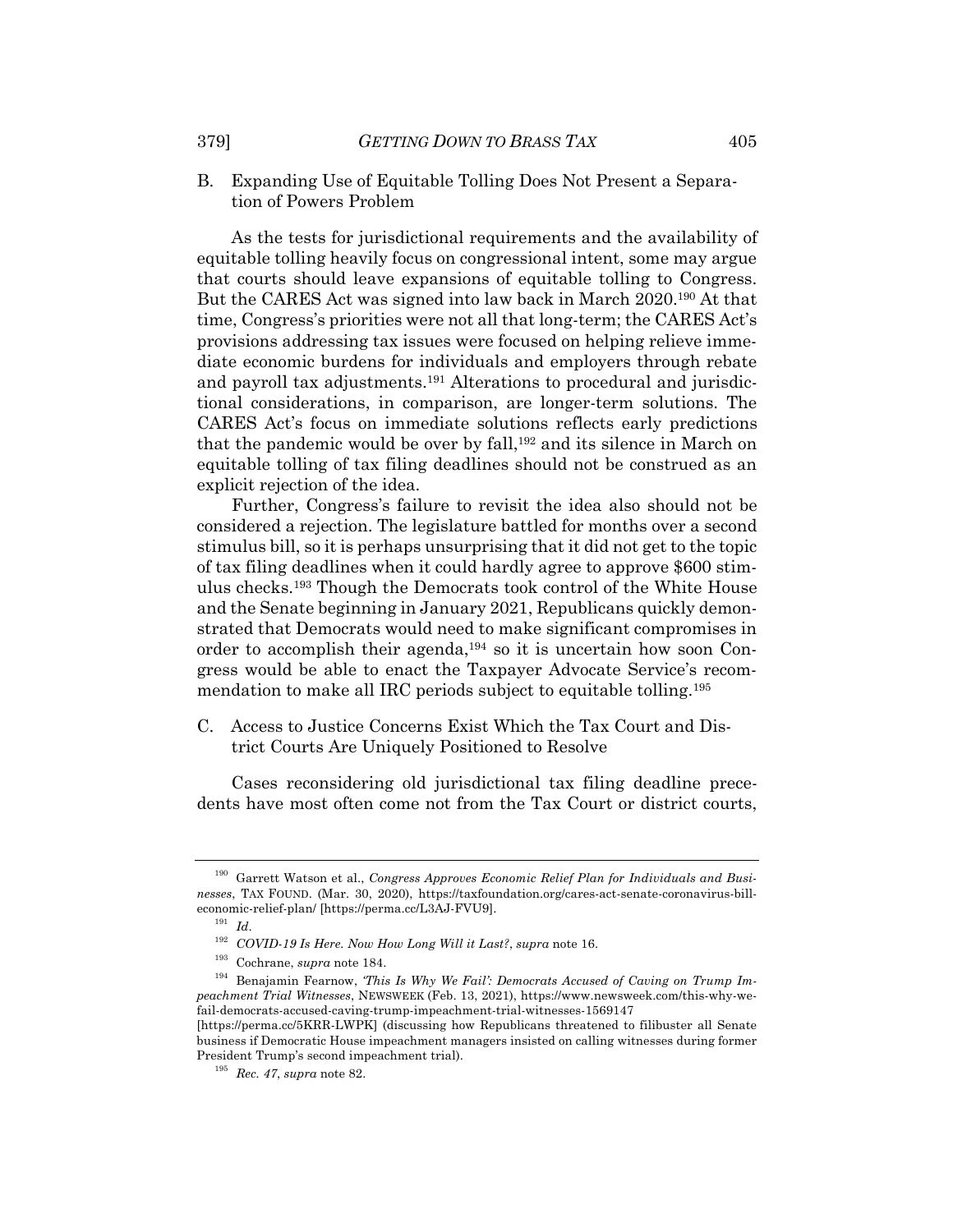but from the circuit courts of appeals.196 Civil appeals are famously expensive197 and take quite some time to resolve.198 Even before the COVID-19 pandemic, scholars noted that "the costs of appeal, the demoralizing effect of a trial loss, the need for closure, and other factors" might prevent filing of meritorious appeals.199 Aggrieved taxpayers are already attempting to protect their financial assets from the government, and COVID-19 surely exacerbated the financial strain experienced by the petitioners who file suit.

The costs associated with appeals create an access to justice concern. If the lower courts issue "play-it-safe" jurisdictional decisions which bar equitable tolling, an under-resourced plaintiff, whose claims may ultimately be meritorious, might be forced to accept that unfavorable result. The lower courts are uniquely positioned to protect such financially vulnerable petitioners from the costs of appeal by interpreting jurisdiction and equitable tolling more expansively in light of the pandemic, as done in the decisions discussed in Part III, *supra*. While the IRS could appeal when the lower courts rule for the petitioner, as noted previously, it is plausible that the government will settle if the petitioner has a compelling case.200

#### D. Allowing Tolling Would Not Be Resource-Prohibitive

As mentioned in Part IV.A, *supra*, the courts have particular reason, given 2020's economic downturn and accompanying government relief efforts, to be concerned about equitable tolling's potential adverse financial effects. One might worry that allowing equitable tolling for taxpayers facing pandemic-related challenges could create an expensive drain on government administrative resources and decrease the government's reliance on those individuals' tax revenue.

But the proportion of administrative proceedings against the IRS relative to the total number of taxpayers is exceedingly small, and the Tax Court only receives about 30,000 petitions per year.201 Even if all

<sup>196</sup> *See, e.g.*, Myers v. Comm'r, 928 F.3d 1025 (D.C. Cir. 2019); Volpicelli v. United States, 777 F.3d 1042, 1047 (9th Cir. 2015).

<sup>197</sup> Donna Bader, *FAQ*, AN APPEAL TO REASON (2011), http://www.anappealtoreason.com/faq/ [https://perma.cc/GZ5X-8JL5] (estimating that an average appeal costs \$20,000–\$50,000).

<sup>198</sup> Paul J. Killion, *How Long Does a Ninth Circuit Civil Appeal Take?*, DUANE MORRIS APP. REV. (Apr. 6, 2018), https://blogs.duanemorris.com/appellatelaw/2018/04/06/how-long-does-aninth-circuit-civil-appeal-take/ [https://perma.cc/7FLF-FGR5] ("The 2017 median time from notice of appeal to decision across all Circuits is 12.1 months.").

<sup>199</sup> Theodore Eisenberg, *Appeal Rates and Outcomes in Tried and Nontried Cases: Further Exploration of Anti-Plaintiff Appellate Outcomes*, 1 No. 3 J. EMPIRICAL LEGAL STUD. 659, 679–80 (2004).

<sup>200</sup> *See* United States v. Brockamp, 519 U.S. 347, 352 (1997).

<sup>201</sup> Peter J. Reilly, *Tax Court IRS and Secret Law*, FORBES (Dec. 8, 2017), https://www.forbes.com/sites/peterjreilly/2017/12/08/tax-court-irs-and-secret-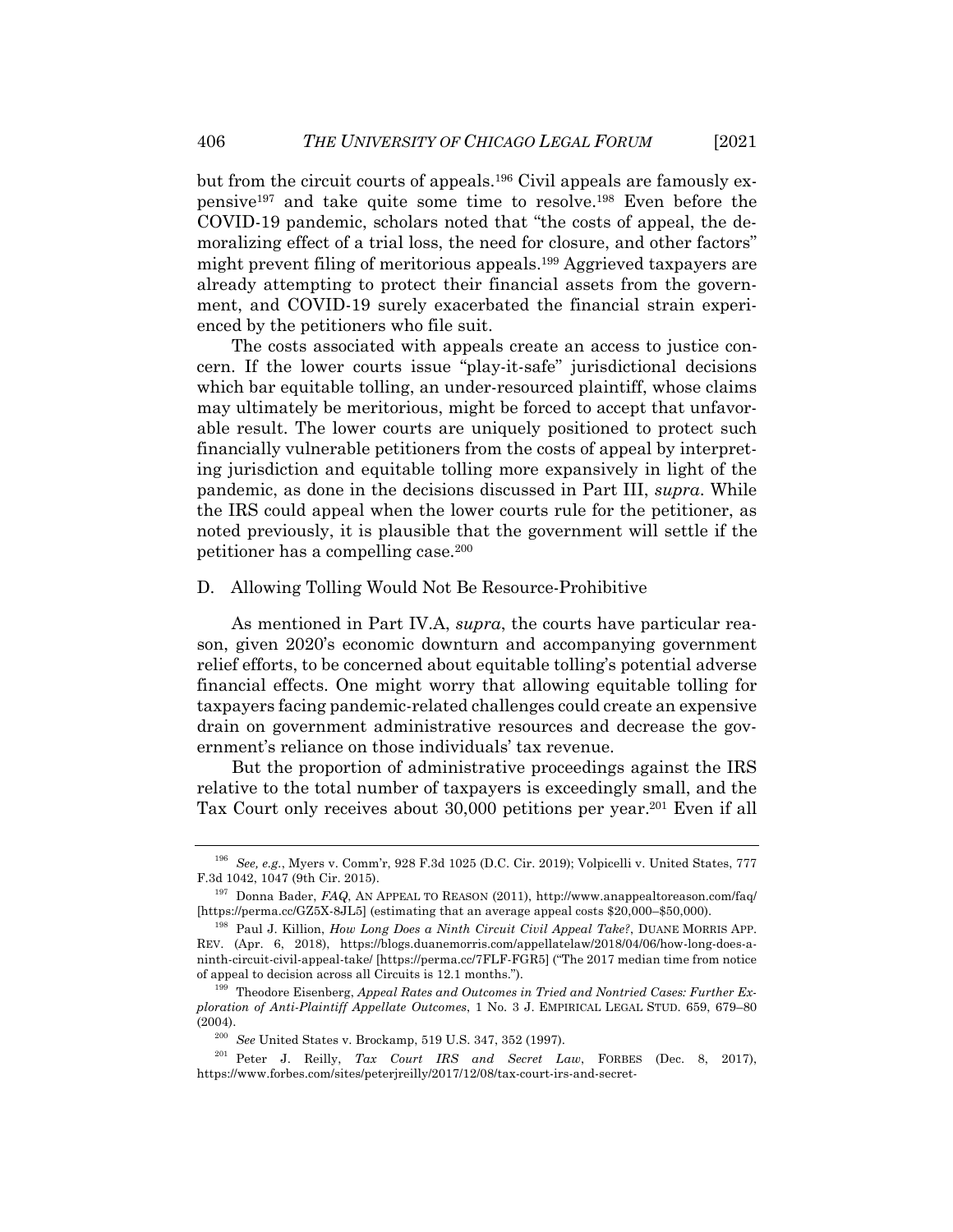30,000 were appeals under non-jurisdictional time limits which were not timely filed and warranted equitable tolling, the disruption to the government's predicted revenue stream would likely be fairly small. And there's no way that such a great proportion of those petitions would fall into such a narrow category, considering the Tax Court's jurisdiction to hear all sorts of tax-related disputes. Coupled with the bipartisan support of increasing funding for the IRS, which seems plausible under the Biden administration,<sup>202</sup> it also seems unlikely that a changed approach to that narrow class of cases would significantly strain IRS administrative resources.

#### V. CONCLUSION

The COVID-19 pandemic and its accompanying economic consequences have left many Americans financially vulnerable with little to no relief from their tax burdens. But one form of reprieve may be found in the courts in the form of equitable tolling. If a taxpayer fails to satisfy a filing deadline when they believe they have been wronged by the IRS, but that deadline is a non-mandatory claims-processing rule rather than a jurisdictional one, the courts have the power to make an equitable exception. To qualify, the plaintiff must have diligently pursued their rights and only been prevented from timely filing by extraordinary circumstances beyond their control.

Other applications of tolling—both before and during the pandemic—to states of emergency, prison litigation, and administrative appeals support the idea that the Tax Court and district courts adjudicating tax disputes should implement this equitable relief. Doing so will provide procedural aid to taxpayers facing COVID-19-related barriers to suit without materially altering their substantive tax liability in a way that would be adverse to governmental interests. Courts can utilize a nexus test expanding on prior statutory definitions of financial disability to ensure that equitable tolling is granted fairly and consistently for plaintiffs whose failures to file have a documented connection to COVID-19.

Providing such relief is both appropriate and necessary, and the lower courts are uniquely positioned to help tax litigants. Doing so would not be overly burdensome to the government and would immensely help burdened plaintiffs navigate the inequities of COVID-19. Therefore, to promote justice and financial recovery, lower courts

law/?sh=499e500c2ba9 [https://perma.cc/5E7H-ERMA] ("The Tax Court dockets about 30,000 cases a year.").

<sup>202</sup> Naomi Jagoda, *Biden's Treasury Pick Will Have Lengthy To-Do List on Taxes*, HILL (Nov. 27, 2020), https://thehill.com/policy/finance/527629-bidens-treasury-pick-will-have-lengthy-to-dolist-on-taxes [https://perma.cc/G3LZ-CMDV].